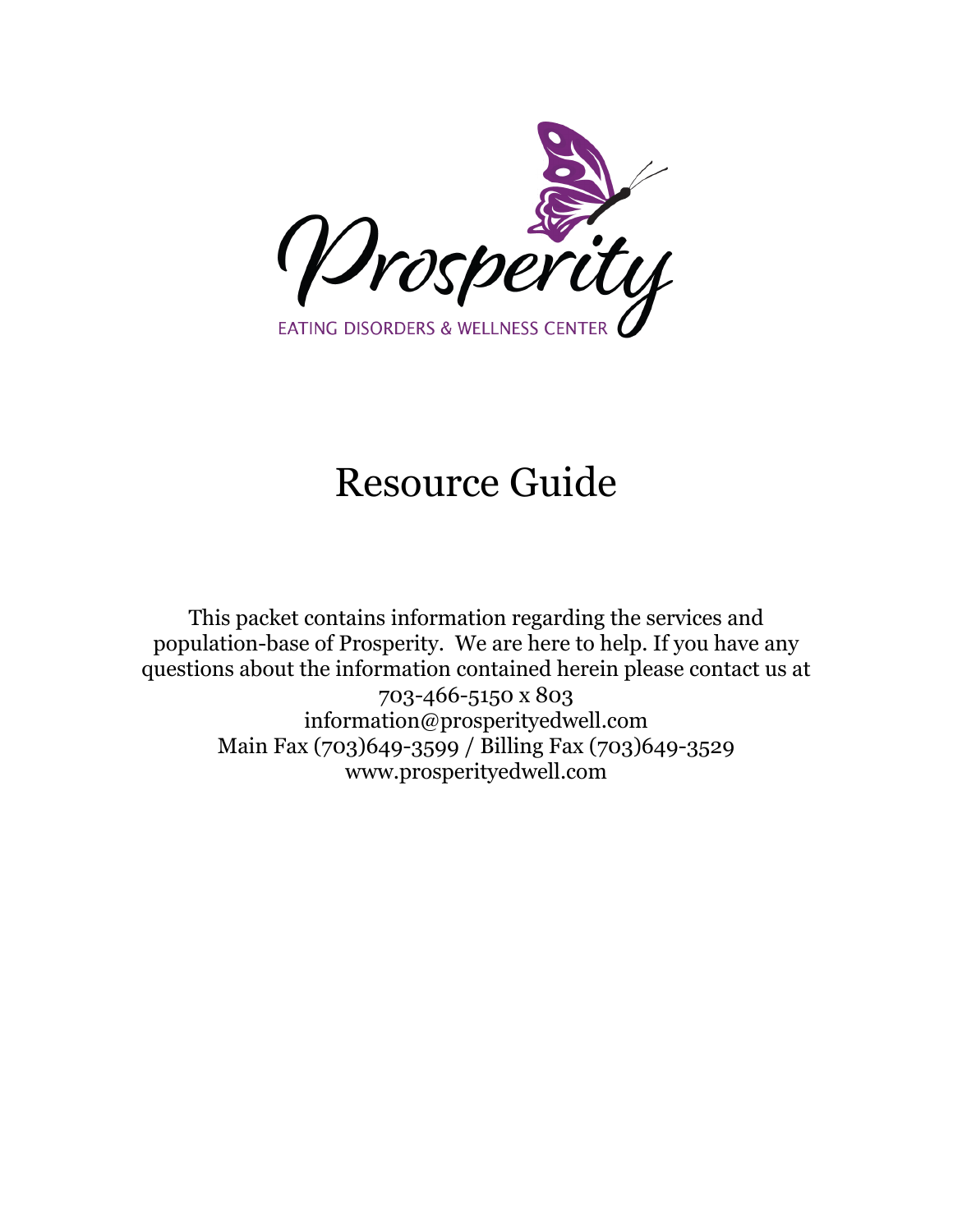# **Program Overview**

Prosperity Eating Disorders and Wellness offers evidence-based, comprehensive and holistic treatment to individuals struggling with eating disorders, depression, anxiety, and self-esteem. Our therapists and nutritionists use an empathetic approach to using evidence-based theories to treat the whole person. Our goal is to help individuals struggling with Eating Disorders and co-occurring illnesses find a full recovery by meeting their psychological, medical, nutritional, spiritual, emotional and relational needs. With locations in Herndon and Norfolk, Prosperity is equipped to serve the needs of adolescents and adults throughout Virginia.

## **Who We Treat:**

Prosperity offers individualized treatment for teens and adults struggling to overcome eating disorders and co-occurring illness including but not limited to:

- Anorexia Nervosa
- Bulimia Nervosa
- Binge Eating Disorder (BED)
- Unspecified Eating Disorders (ED NOS)
- Anxiety Disorders
- Mood Disorders
- Trauma and PTSD
- Self-harm

# **Our Approach to Treatment:**

At Prosperity, we believe that recovery is a process, and aim to provide a variety of evidence-based psychological, nutritional, experiential, and wellness approaches. Intensive Outpatient (IOP) group composition is carefully designed by our providers by age and developmental level rather than by diagnosis. Our approaches include:

- Acceptance and Commitment Therapy (ACT)
- Art Therapy
- Cognitive Behavioral Therapy (CBT)
- Dialectical Behavior Therapy (DBT)
- Interpersonal Therapy
- Nutritional Therapy
- Therapeutic Yoga
- Trauma-Informed Care
- Supportive meals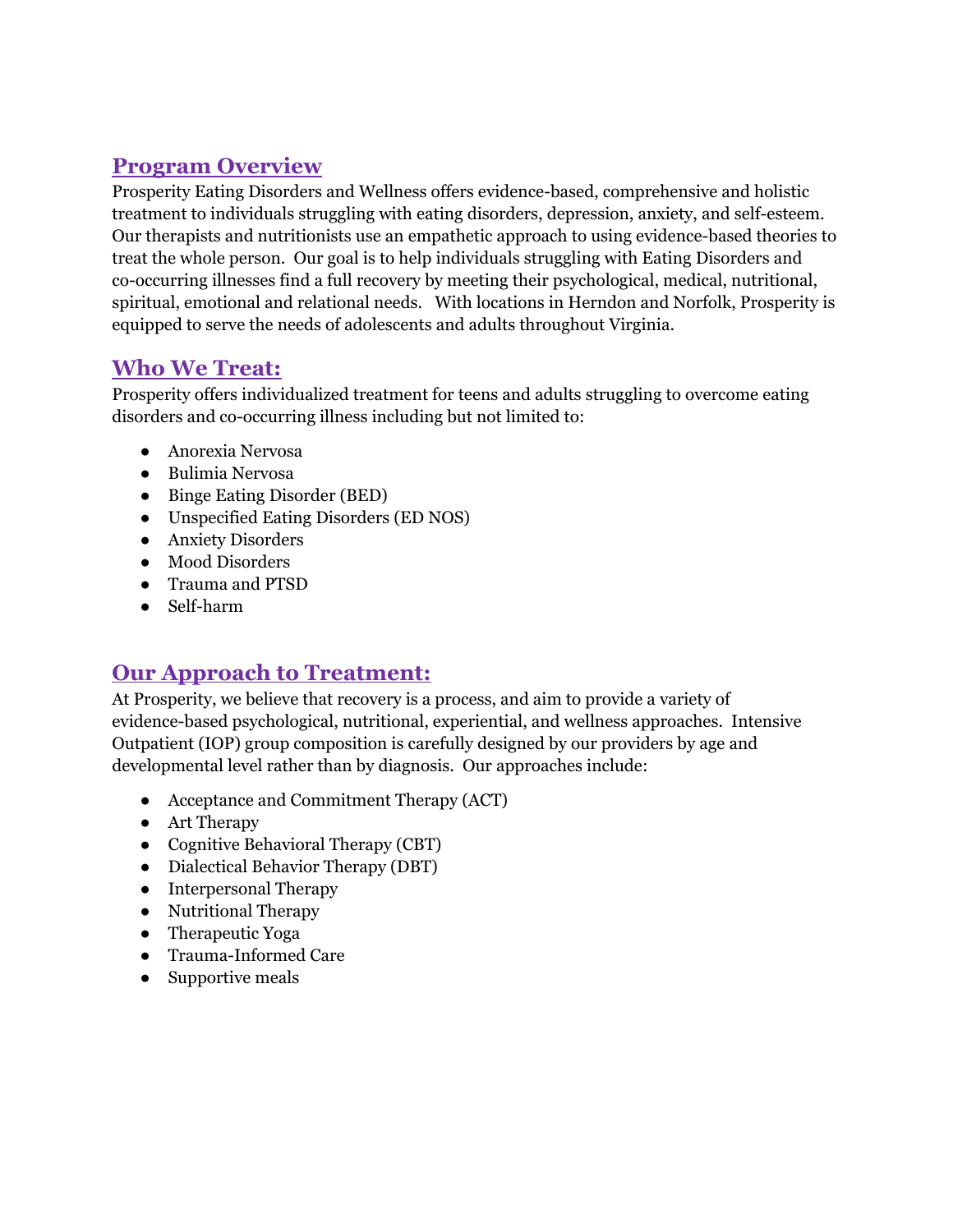# **Our Services:**

### **Partial Hospitalization Program (Adolescents and Adults)**

Our program is designed for client's for the age of 10-17 and 18 and up, of all genders and sexual orientation. It is a comprehensive, evidence-based program designed to address the unique needs, strengths, and interests of our clients and their family system. After an initial assessment, we will recommend a treatment plan that may include groups, nutrition services, and/or clinical pharmacology management with a contracted psychologist.

Services in PHP include:

Twice a week individual sessions with an eating disorder expert

Twice a week individual sessions a registered dietitian

Once weekly appointment with a psychiatrist

Weekly family therapy session

Group Therapies including CBT, DBT, RODBT, Art and Yoga.

Onsite two homemade meals and two snacks in accordance with client's meal plan.

#### **Intensive Outpatient Program (Adolescents and Adults)**

Our program is designed for client's for the age of 10-17 and 18 and up, of all genders and sexual orientation. It is a comprehensive, evidence-based program designed to address the unique needs, strengths, and interests of our clients and their family system. After an initial assessment, we will recommend a treatment plan that may include groups, nutrition services, and/or clinical pharmacology management with an outside contracted psychiatrist. Please note that IOP does not include psychiatric services. Services in IOP include:

Meal support : Clients are expected to bring their own appropriate meal to two evenings. One evening the meal is catered.

Group therapies including Body Bio, DBT, CBT, Art, Process and Yoga

One weekly individual session with their therapist

One weekly individual session session with their dietitian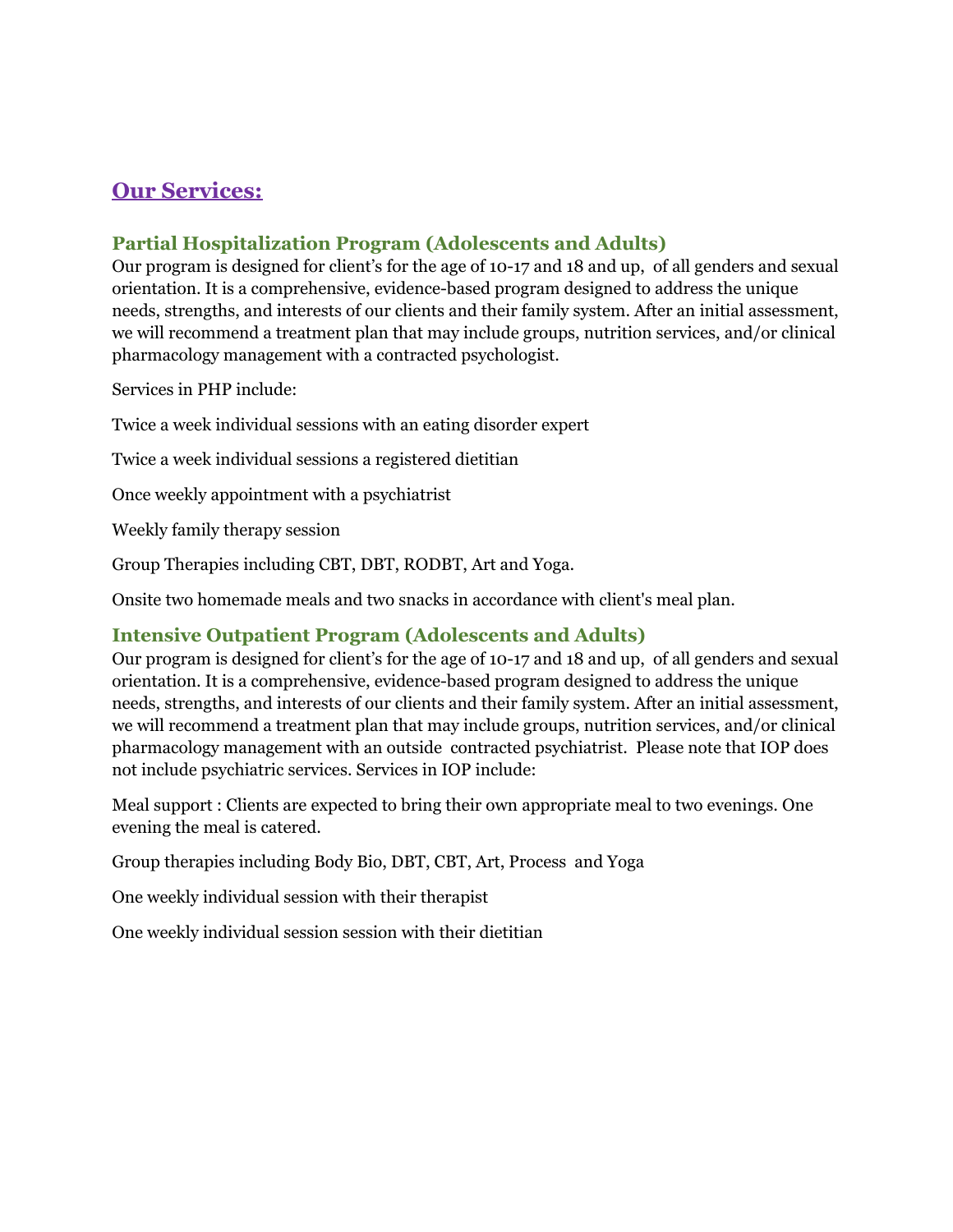# **Top Ten Commonly Asked Questions:**

#### **Do you accept insurance?**

We are currently in network with Aetna, Anthem, BCBS, CareFirst, Cigna, Tricare and Beacon Health. We also work with many out of network insurance companies to provide single case agreements (SCA) for in-network rates for full IOP or PHP treatment.

### **What is the financial commitment?**

Please speak with your intake provider for pricing. If filing with health insurance, Prosperity will work with you and your insurance company to explore your unique rate after the initial intake. Most insurance companies require clinical information collected during the initial intake to move forward with financial agreements.

#### **How long will treatment last?**

Each person is different! Typically, we recommend a minimum of one month commitment; treatment at the IOP level can last one to four months. PHP is typically 4-12 weeks

#### **How many hours/week is PHP and IOP?**

IOP consists of a minimum of nine hours/week of group therapy over three days, including one meal support group per day, nutritional counseling, family and individual therapy. We also offer a 5 day a week IOP program during the daytime. Our PHP program consists of a minimum of 35 hours/week of group therapy over five days, including two meal support groups per day. As research indicates that the most effective eating disorder treatment includes group, individual, nutrition, medical, and family therapy, we require clients to attend a minimum of one hour per week of individual therapy, nutrition therapy, and often family therapy.

#### **Can I continue to see my outside providers while doing IOP?**

You can continue to see your outside provider, but you must also see a therapist at Prosperity, as this is the best way that we can help you reach your full recovery. We will ask you to sign a release of information so that Prosperity can collaborate with your outside providers.

#### **Where can I stay if I am coming from a long distance?**

We have negotiated discounted rates with local extended stay hotels in the area. Please inquire with our staff regarding the specifics. Financial Assistance for temporary housing for PHP participants is available for clients meeting our Financial Hardship guidelines. Please ask for an application if you require assistance.

#### **How many people are in a group, and what will we have in common?**

Groups typically range from 5-10 people. Teens and adults are separated in order to provide appropriate care.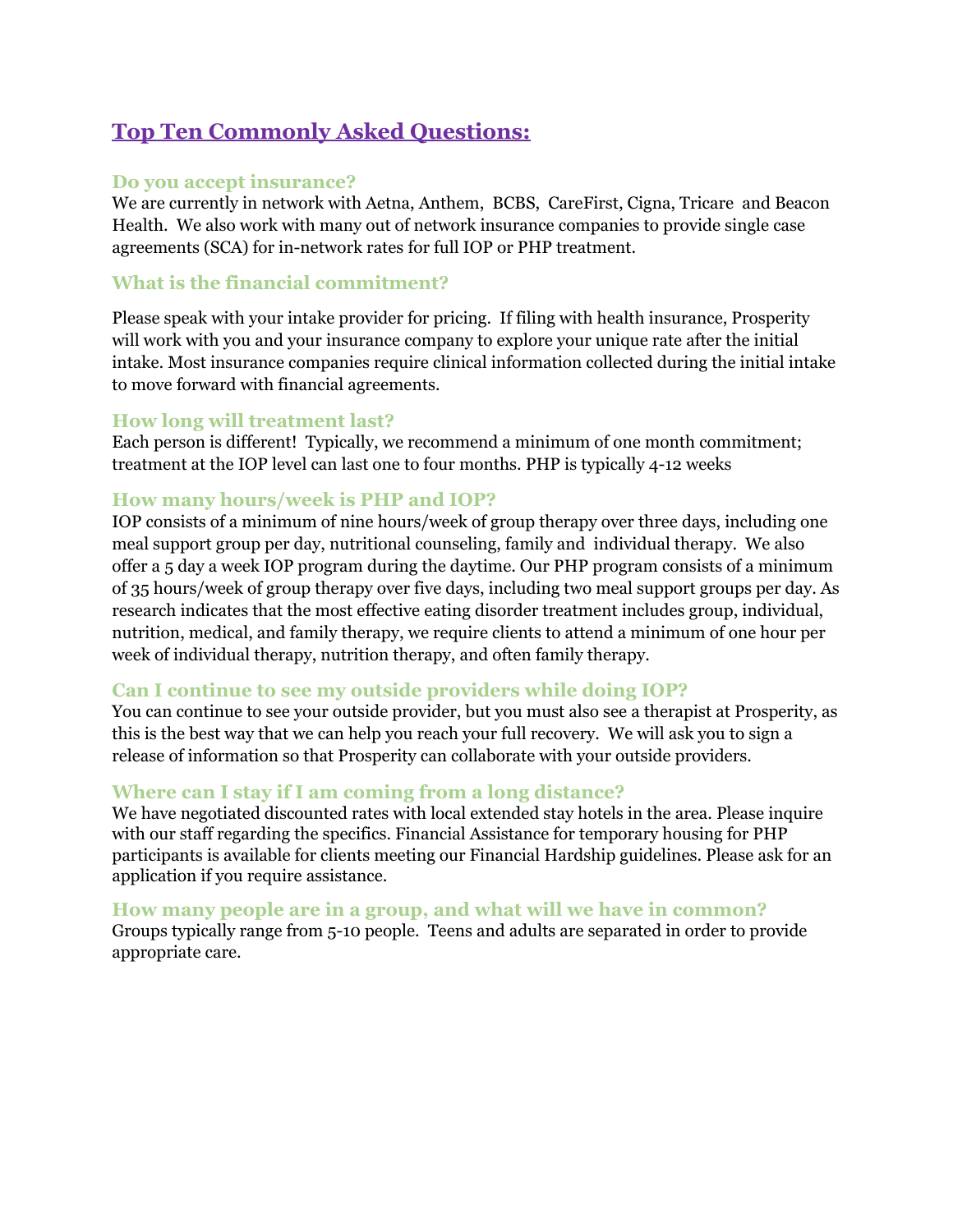### **How are families involved in treatment?**

Working with families is essential in helping your loved one with an eating disorder. Prosperity highly recommends family therapy to our clients. We also offer a free family support group on a weekly or biweekly basis. . Parents and caregivers of teens will work closely with your child's individual therapist to feel included in the treatment process.

### **What are the staff credentials?**

In addition to state licensing and registration in areas including social work, counseling, psychology, art therapy, and nutrition, our therapists and nutritionists are focused on providing the most up to date eating disorder treatment by maintaining continuing education in eating disorder specific care. Credentials vary across providers, information is available on our website.

We are Joint Commission Accredited and Licensed by the State of Virginia.

#### **What outcome can I expect from treatment?**

Expect to learn coping skills, psycho-education, and nutritional approaches to challenge and decrease symptoms, modulate mood, increase distress tolerance, increase self-esteem, explore identity, increase healthy relationships, and maintain a healthy meal plan with the intention of moving towards intuitive eating.

**Is this the appropriate level of care for me or my loved one?** Please see the table below for additional information.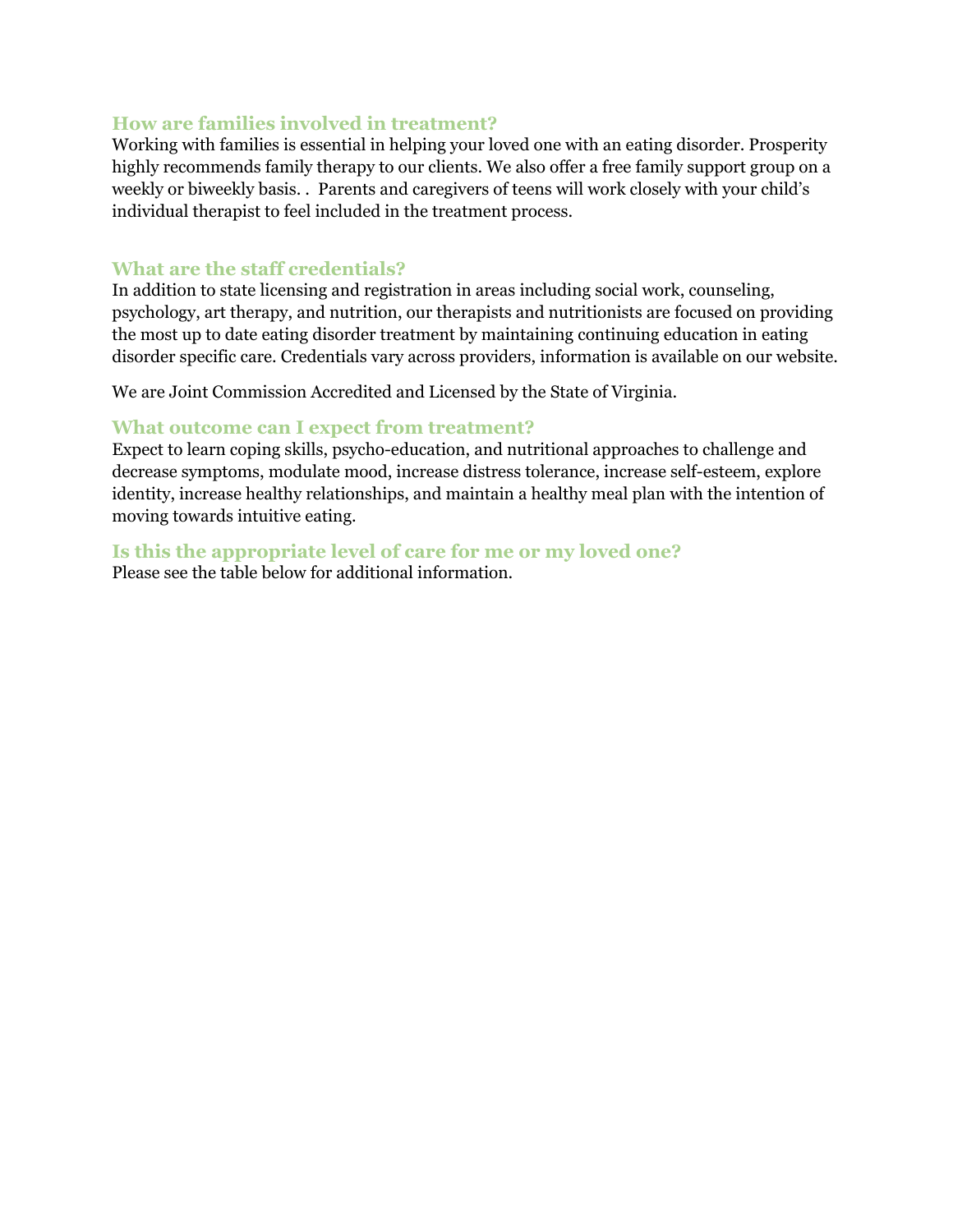# **What is the Appropriate Level of Care for Myself or My Loved One***?*

|                                                        | <b>Medical Criteria</b>                                                                                                                   | Psychiatric<br>Criteria                                                                | <b>Average</b><br>Length of<br><b>Stay</b> | <b>Supervision</b>                                                                               | <b>Average Cost</b>                                                        |
|--------------------------------------------------------|-------------------------------------------------------------------------------------------------------------------------------------------|----------------------------------------------------------------------------------------|--------------------------------------------|--------------------------------------------------------------------------------------------------|----------------------------------------------------------------------------|
| Inpatient<br><b>Treatment</b>                          | Medically<br>Unstable;<br>Unhealthy vital<br>signs, acute risk<br>shown in<br>laboratory<br>findings, risk of<br>medical<br>complications | Rapidly<br>worsening<br>symptoms<br>Suicidal or<br>unable to<br>contract for<br>safety | Several<br>weeks to<br>months              | 24/7<br>supervision;<br>includes meals,<br>bathroom and<br>medical<br>monitoring                 | \$500-\$2,000<br>$\frac{\mathrm{day}}{\mathrm{day}}$<br>\$30,000/<br>month |
| <b>Residential</b><br><b>Treatment</b>                 | <b>Stable</b>                                                                                                                             | <b>Not</b><br>responding to<br>PHP or<br>outpatient                                    | 2 weeks to<br>1 year                       | 24/7<br>supervision and<br>medical<br>monitoring;<br>includes meals<br>and medical<br>monitoring | \$1-2,000/day,<br>\$30,000/<br>month                                       |
| <b>Partial</b><br>Hospitalizatio<br>$n$ (PHP)          | Medically stable;<br>needs physiologic<br>and mental status<br>assessment                                                                 | Struggling to<br>function<br>socially,<br>academically,<br>vocationally                | 4-6 weeks                                  | 5-7 days/week;<br>includes meals,<br>sleep off-site                                              | \$650-\$850/<br>day                                                        |
| <b>Intensive</b><br>Outpatient<br>Programming<br>(IOP) | Stable                                                                                                                                    | Stable;<br>integrating<br>therapy skills<br>into daily life                            | 4 weeks to<br>4 months                     | 3 days/week<br>minimum 9<br>hours/week;<br>includes 1<br>therapeutic<br>meal/day                 | \$430-\$550/<br>day                                                        |
| Outpatient<br><b>Treatment</b>                         | Stable                                                                                                                                    | Stable                                                                                 | Several<br>months to<br>years              | Varies                                                                                           | Varies; up to<br>\$100,000/<br>year                                        |

Adapted from NEDA's Webinar "Levels of Care in Eating Disorder Treatment"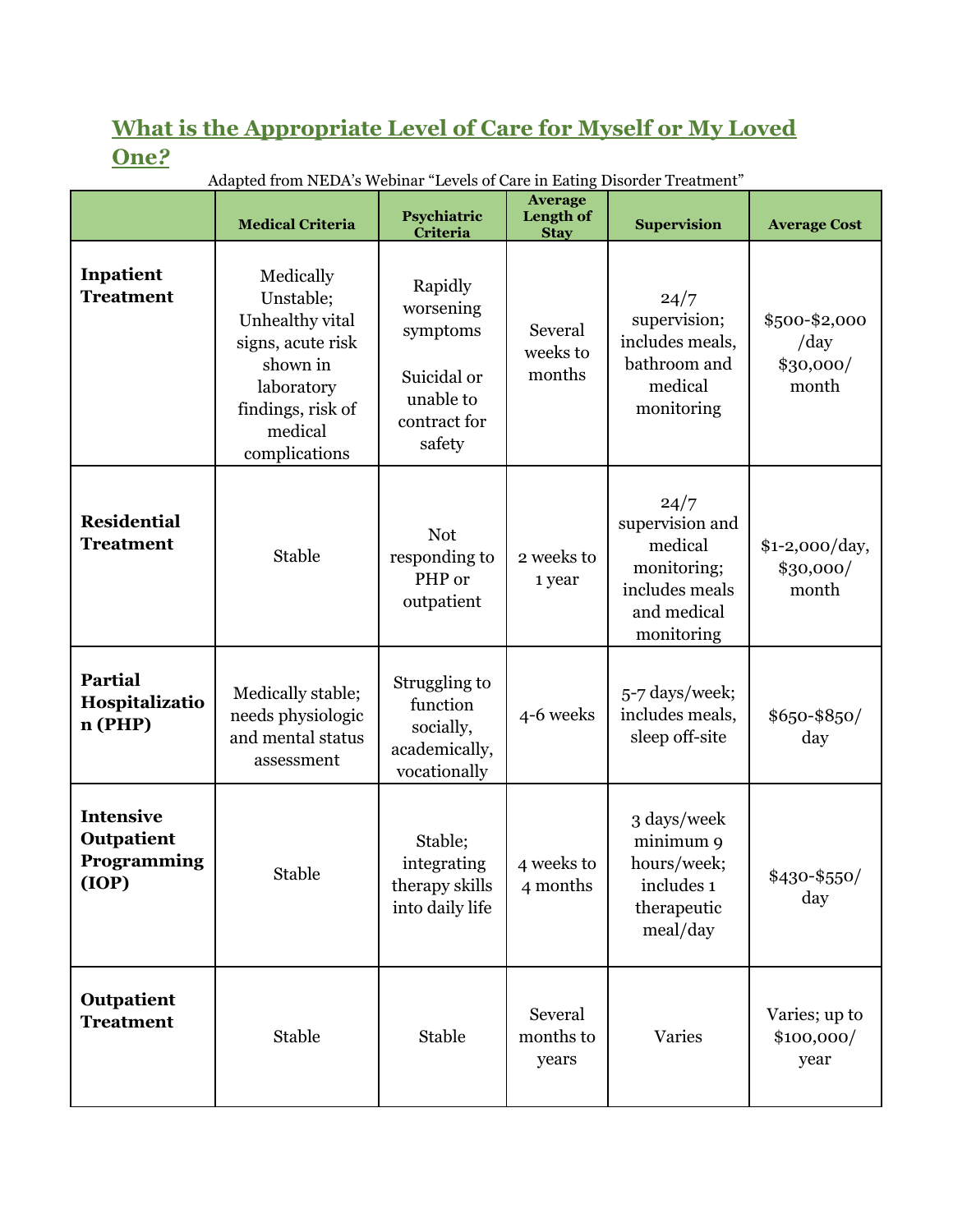# **Financial Considerations – Billing, Insurance, and Payment**

Some insurance companies will consider Prosperity at the in-network rate if provided appropriate clinical information. Please ask your intake provider about this process if you wish to pursue a single case agreement (SCA). Please note that if you plan to request in-network insurance coverage for IOP services, you may be required to attend a minimum number of treatment hours per week.

#### **Additional Information about payment and Insurance:**

A single case agreement means that services provided by Prosperity would be treated as "in network" and you would have in network coverage per your insurance plan. While we cannot guarantee the single case agreement (SCA) would be approved, we are happy to try to arrange this.

Payment for services is as follows:

The cost per day of IOP (three groups, three times/ week, a half hour of Nutrition Counseling and an hour of Individual Counseling and an hour of family counseling, if desired) is \$495.00/ day and the cost per day of PHP (a full day of therapy, nutrition, psychiatry, family therapy and a full day of groups) groups is \$695.00. We have contracted for different rates with certain insurance companies. **If we obtain a Single Case Agreement with your insurance, we may negotiate for a lower rate with your insurance company. However, you will still be responsible for any in-network co-pays or co-ins that your plan requires.**

### **How does an SCA get initiated?**

After you or your loved one attend a therapeutic intake with one of our providers, the provider will complete an initial assessment that will then be submitted to our billing company. Our billing company will then contact your insurance company with the necessary clinical information and attempt to initiate an SCA. If an SCA is approved, your provider will contact you immediately with pertinent details.

If your insurance does not allow a Single Case Agreement, your insurance will be billed as "out of network." Your insurance provider will generally issue payments directly to you, the client, therefore we will require that you establish a payment plan with Prosperity. As you receive checks from your insurance provider, those amounts must be promptly paid to Prosperity so long as your account has an outstanding balance. Like many medical and service offices, we understand that insurance has limitations and it is our desire to make services affordable for those who need them, therefore we offer both financial assistance and extended payment plans to those who qualify. Please see table below: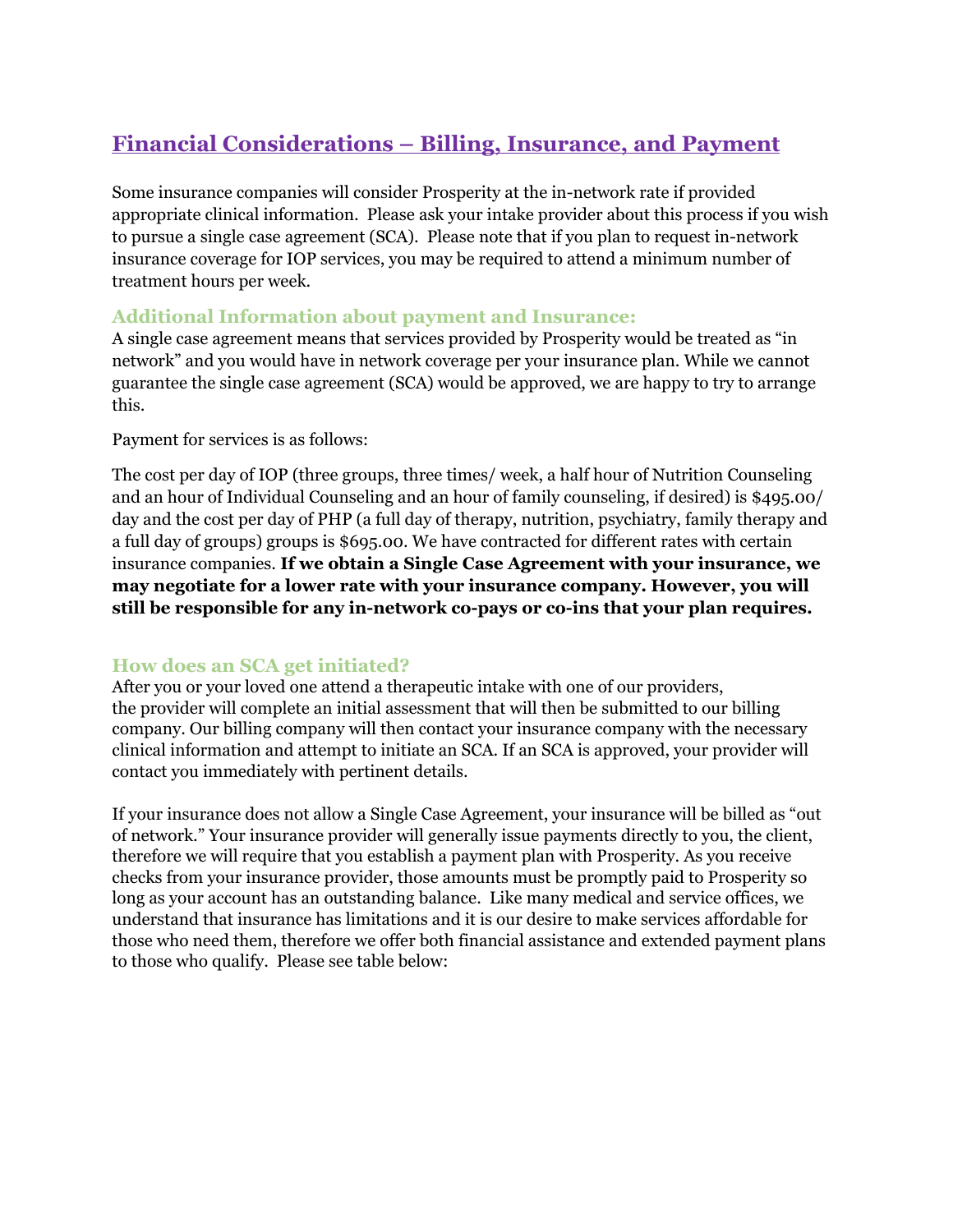# **Pricing for our Intensive Outpatient Program (IOP)**

#### **If you do not have insurance:**

**Cost of IOP for Self Pay is (includes weekly Individual Therapy and Nutrition Counseling from a provider at Prosperity): \$495 per night, \$1,485 per week\*. If you qualify for a payment plan:**

| <b>Payment Plan</b>   | 1 Night of IOP | 1 Full Week of IOP |
|-----------------------|----------------|--------------------|
| <b>A: 10% of Cost</b> | \$49.50        | \$148.50           |
| $B: 15\%$ of Cost     | \$74.25        | \$222.75           |
| $C: 25\%$ of Cost     | \$123.75       | \$371.25           |
| $D: 50\%$ of Cost     | \$247.50       | \$742.50           |

Please note, if you opt to participate in one of our payment plans, you will be charged *weekly* until the balance for all services rendered is met. If we are submitting to insurance on your behalf, what is paid to Prosperity by your insurance provider will be applied to your balance. **Payment plans will be extended a maximum of 6 months past the time treatment is completed. At that time, any remaining balance is due in full.**

\* Psychiatric services are **not** included in IOP pricing.

| <b>Intensive Outpatient</b><br>Services | 0905 or S9480 : \$495 per day |
|-----------------------------------------|-------------------------------|
| <b>Partial Hospitalization</b>          | Hoo35 code: \$695 per day     |
| Program                                 |                               |

Interns can provide services at a reduced fee, as availability allows. If you are interested in receiving services from an intern, please contact Prosperity's direct number at 703-466-5150 for more information.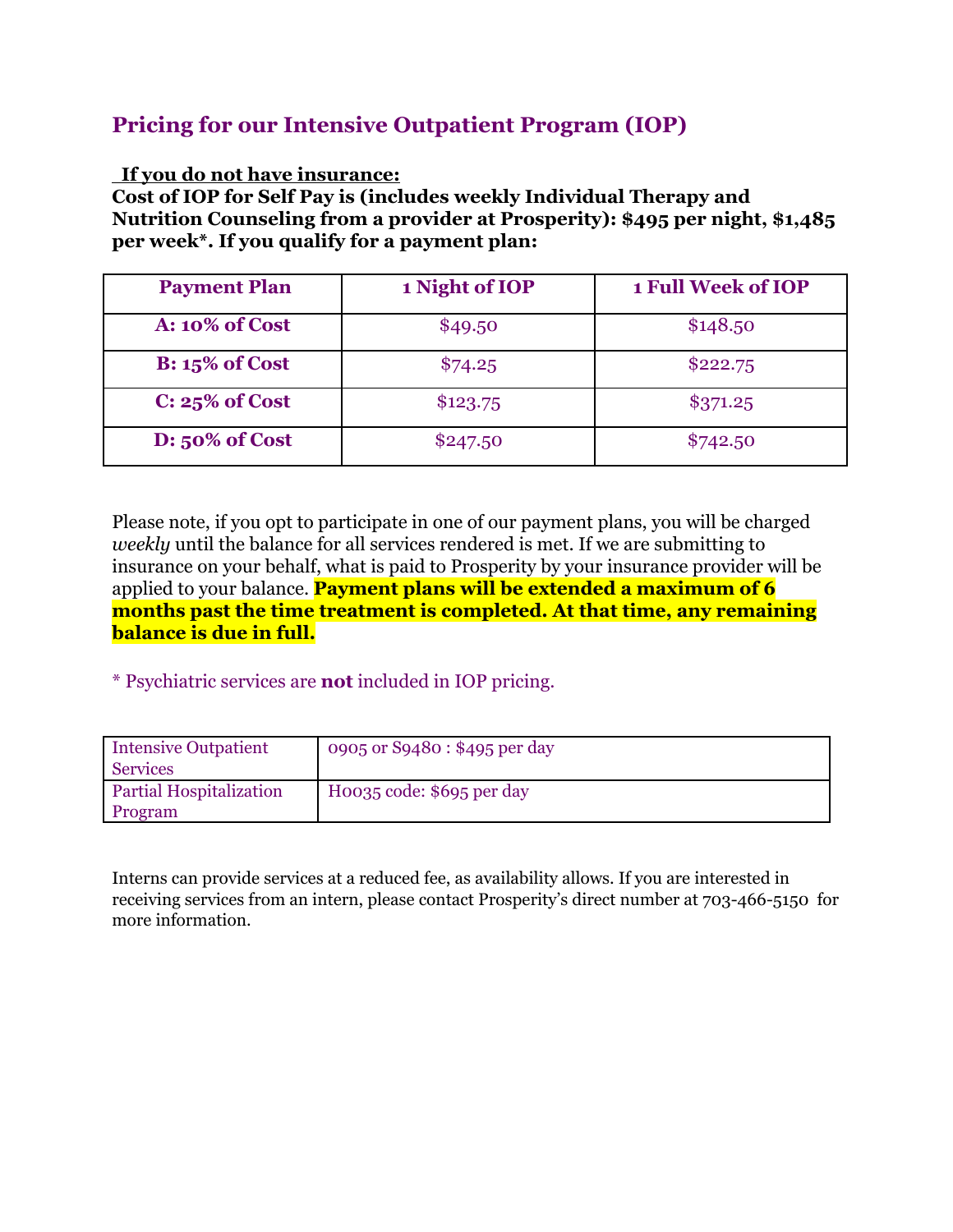### **Common Insurance Questions**

- How do we get this started?
	- o The provider will need the name(s) of the insured, a copy of the insurance card, birthday, phone number, and address to call the insurance company and determine available benefits.
	- o The family/individual is then informed of the benefit information and coverage of services by the medical billing specialist or individual therapist.
- What happens once I know my benefits information?
	- o The client would then complete an assessment with the clinical provider to identify diagnoses, treatment plan, medical records, and coordinate with the interdisciplinary team as needed. Recommendations for treatment are provided to the client. Payment for services are expected on the date of service.
	- o The clinician then calls the insurance to obtain authorization and/or establish a Single Case Agreement, if available through the plan
- How is this processed after services are received?
	- o Dates of service are captured by the individual providers and sent to the medical billing specialist.
	- o The medical billing specialist then sends the records of services to the insurance company for payment and/or reimbursement
- Will I receive an invoice?
	- o If you are paying up-front for services you will receive an invoice each week with the record of payment
- When can I anticipate repayment from insurance?
	- o All insurance companies are different but typically reimbursement is received within 6-12 weeks from the date of submission.
- What else do I need to know?
	- o If you pay in full up front, but the insurance issues payment to Prosperity, we will send you the refund amount as quickly as possible once it is received.

### **Invoicing for Services**

After we have submitted your claims to insurance and they have paid according to your insurance policy, any remaining balance will be sent to you for payment. Typically this is 4-6 weeks after your first service, as insurance takes 2-6 weeks to process claims. Any co-pays will be due on a weekly basis.

### **Financial considerations**

Additionally, Prosperity is an approved provider with Albemarle County's CSA program offering funding assistance for children, teens, and families in our community. We also offer a sliding scale for applicants who meet our guidelines for Financial Hardship.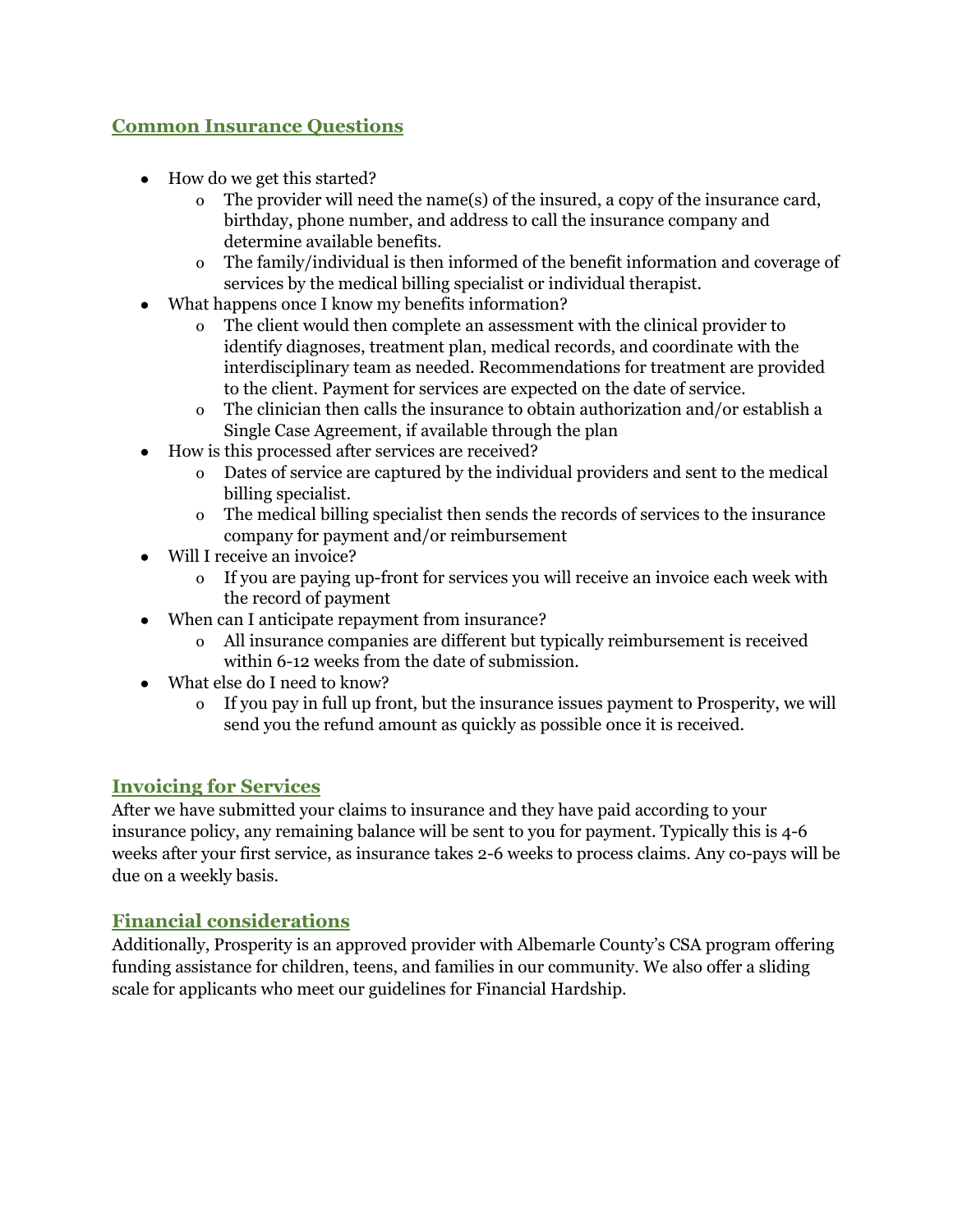# **How Can I Make an Appointment?**

You can easily schedule an initial intake appointment by calling our office directly:

#### **Herndon: 703-466-5150 x 803 Norfolk: 757-934-8800**

After you have completed an initial intake and have a treatment plan in place, you can work directly with your providers to schedule ongoing follow-up appointments.

### **What information should I prepare for my initial assessment?**

The first step in eating disorder recovery is to meet with a psychotherapist specializing in the care of eating disorder treatment for an assessment. At Prosperity, you can expect the initial session to last up to two hours and include an introduction to our program in addition to a thorough history of you or your loved one. It is our goal for you and your family to leave the initial session with a detailed treatment plan including scheduling for IOP groups, individual therapy, family therapy, and nutrition therapy, along with an understanding of the financial commitment to treatment.

### **Please provide the following prior to your initial appointment:**

- Recent medical or psychiatric testing, discharge paperwork, etc.
- Health Insurance Card
- Contact information for outside treatment providers
- Background information form
- Current work/school schedule
- You will be asked to provide medical information including a medical clearance from your doctor, blood-work, an EKG in order to begin IOP services
- Completion of patient portal documents

### **We wanted to highlight some important policies:**

● We do not carry a pager nor provide 24 hour coverage. If you are experiencing a mental health emergency and do not hear back from us in 30 minutes, go to your nearest emergency room.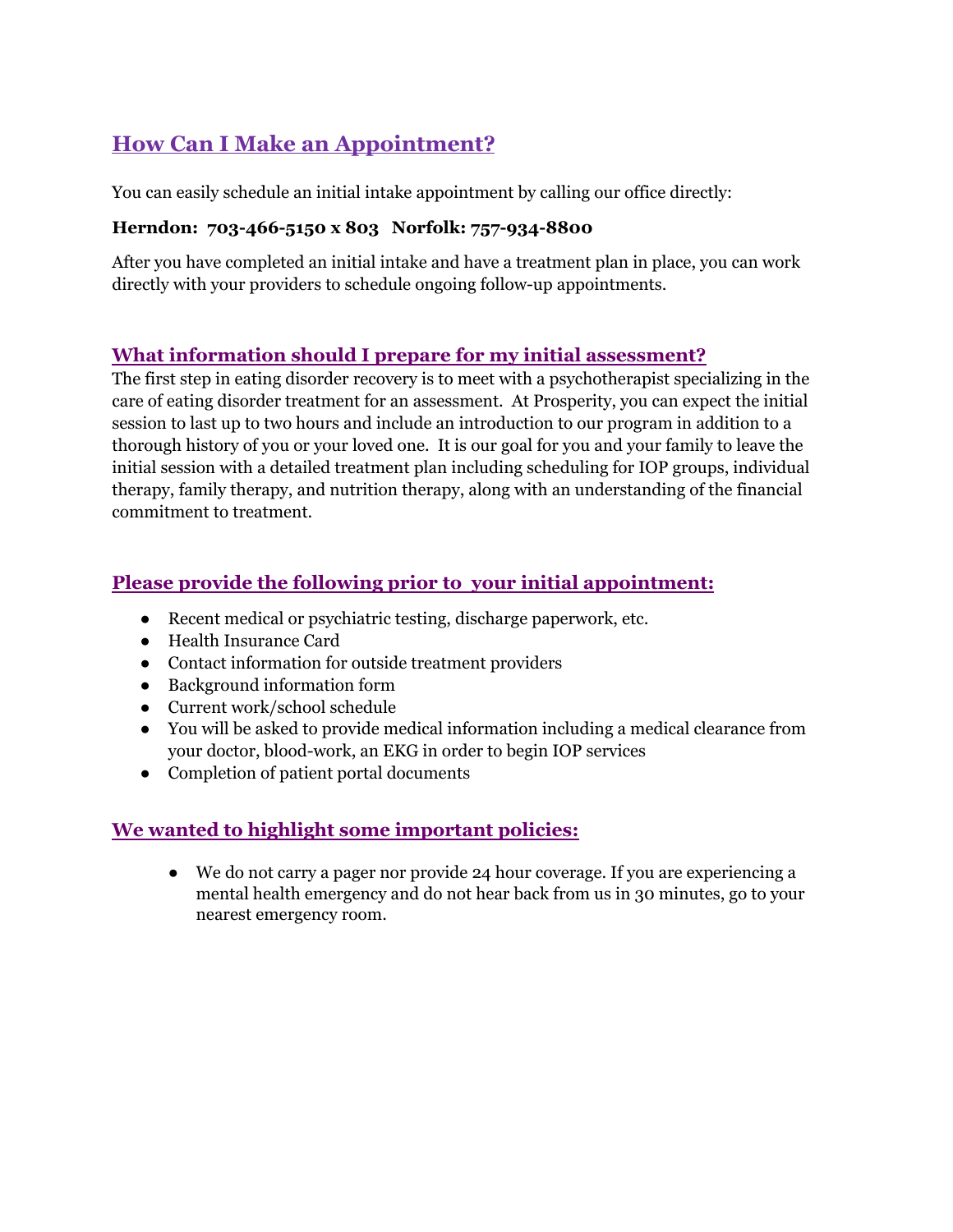# **Sample Adult IOP Group Schedule**

Prosperity Eating Disorders and Wellness Center provides comprehensive services for adults with eating disorders. This is a constructive and safe environment for individuals to gain skills and resources that are meaningful to lasting recovery.

| <b>ADULT GROUP SCHEDULE</b>                              |                                |                                 |                 |
|----------------------------------------------------------|--------------------------------|---------------------------------|-----------------|
| <b>Time</b>                                              | <b>Monday</b>                  | <b>Tuesday</b>                  | <b>Thursday</b> |
| Free Family Support Group (First Monday of Every Month)* |                                |                                 |                 |
| 5:00PM                                                   | Body Image                     | Body Bio                        | DBT/CBT         |
| 6:00PM                                                   | <b>Meal Support</b>            | <b>BED</b> Yoga<br>Meal Support | Meal Support    |
| 7:00PM                                                   | <b>Empowered Relationships</b> | Life Skills / Process           | Art Therapy     |

# **Sample Teen IOP Group Schedule**

Prosperity Eating Disorders and Wellness Center provides comprehensive services for teens with eating disorders. Many eating disorders develop in adolescence and without treatment can progress into a lifelong illness. Prosperity offers a variety of groups designed to address the multiple drivers and underpinnings that contribute to successful recovery.

| <b>TEEN GROUP SCHEDULE</b>                             |                   |                             |                        |  |
|--------------------------------------------------------|-------------------|-----------------------------|------------------------|--|
| <b>Time</b>                                            | <b>Monday</b>     | <b>Tuesday</b>              | <b>Thursday</b>        |  |
| <b>Free Family Support Group - Mondays 6pm virtual</b> |                   |                             |                        |  |
| 5:00PM                                                 | <b>Process</b>    | <b>DBT</b>                  | <b>Body Bio</b>        |  |
| $6:00$ PM                                              | Meal Support      | <b>Meal Support</b>         | Meal Support (catered) |  |
| $7:00$ PM                                              | <b>Body Image</b> | <b>Creative Expressions</b> | Social Supports        |  |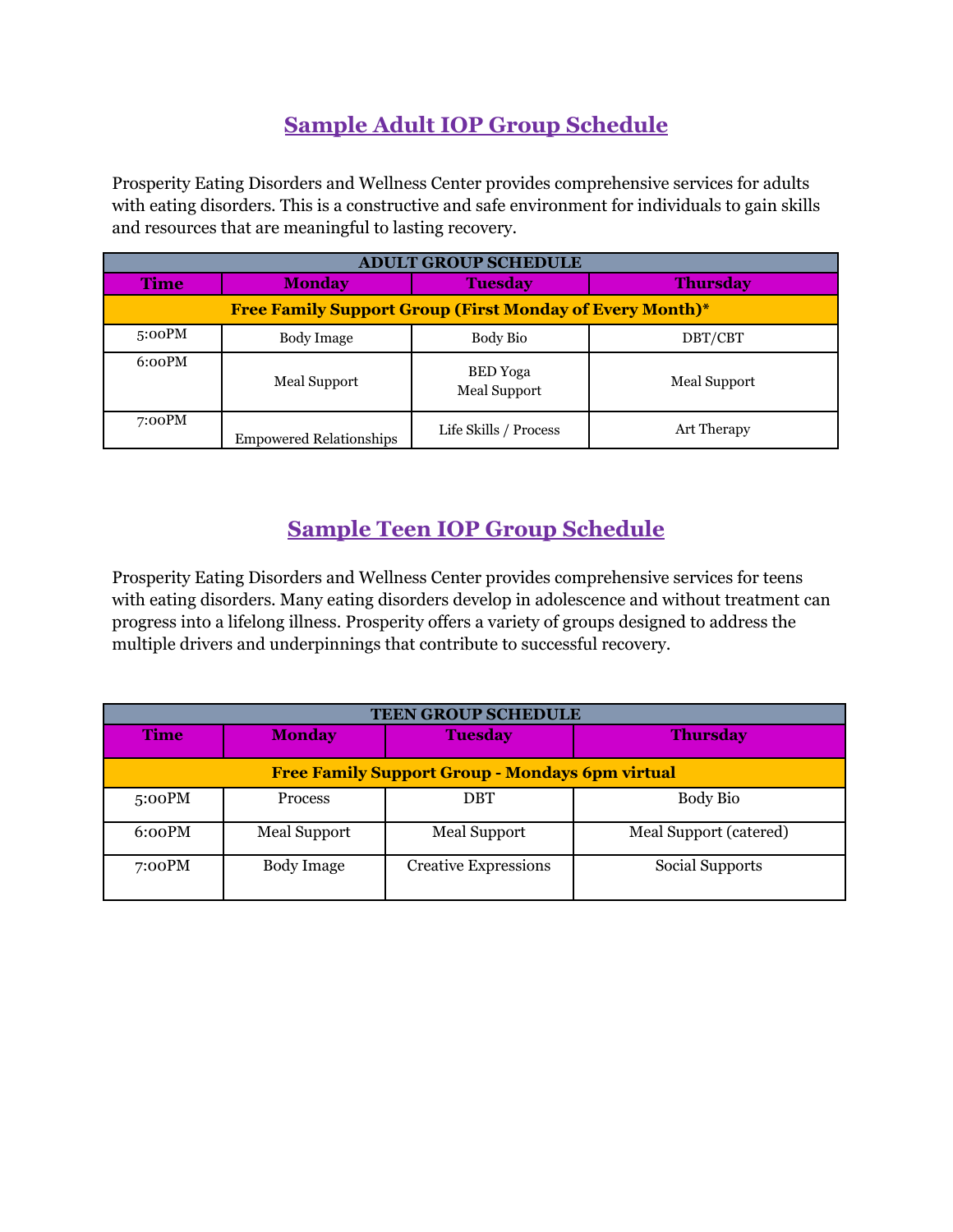# **Sample Day Treatment/Partial Hospitalization Program**

|         | <b>Monday</b>                                     | Tuesday                                                                                                   | Wednesday                                                                                           | Thursday                                                                                                  | Friday                                                                                              |
|---------|---------------------------------------------------|-----------------------------------------------------------------------------------------------------------|-----------------------------------------------------------------------------------------------------|-----------------------------------------------------------------------------------------------------------|-----------------------------------------------------------------------------------------------------|
| 8:00 am | Arrival/Vitals/<br>Weights                        | Arrival/Vitals/<br>Weights                                                                                | Arrival/Vitals/<br>Weights                                                                          | Arrival/Vitals/<br>Weights                                                                                | Arrival/Vitals/<br>Weights                                                                          |
| 8:15    | <b>Breakfast</b>                                  | <b>Breakfast</b>                                                                                          | <b>Breakfast</b>                                                                                    | <b>Breakfast</b>                                                                                          | <b>Breakfast</b>                                                                                    |
| 9:00    | Weekend Check in<br>and Goals                     | <b>ACT</b>                                                                                                | <b>Body Image</b>                                                                                   | <b>ACT</b>                                                                                                | <b>Relapse Prevention</b>                                                                           |
| 10:00   | Creative<br>Expressions                           | Body<br>Bio/Nutrition                                                                                     | <b>Wellness Practice</b><br>(yoga, acupuncture,<br>meditation,<br>movement therapy,<br>mindfulness) | <b>Body Image</b>                                                                                         | <b>Wellness Practice</b><br>(yoga, acupuncture,<br>meditation,<br>movement therapy,<br>mindfulness) |
| 11:00   | Individual Sessions/<br>Independent study<br>work | Individual<br>Sessions/<br>Independent<br>study work                                                      | Individual Sessions/<br>Independent study<br>work                                                   | Individual<br>Sessions/<br>Independent<br>study work                                                      | Individual Sessions/<br>Independent study<br>work                                                   |
| 12:00   | Lunch                                             | Lunch                                                                                                     | Lunch<br>Psychiatric appts<br>$(12-3pm)$                                                            | Catered or lunch<br>outing                                                                                | Cooking lunch                                                                                       |
| 1:00    | <b>DBT</b>                                        | Life Skills                                                                                               | <b>Empowered Relations</b>                                                                          | <b>DBT</b>                                                                                                | <b>Weekend Planning</b>                                                                             |
| 2:00    | Art Therapy                                       | <b>Wellness Practice</b><br>(yoga,<br>acupuncture,<br>meditation,<br>movement<br>therapy,<br>mindfulness) | <b>Music Therapy</b>                                                                                | <b>Wellness Practice</b><br>(yoga,<br>acupuncture,<br>meditation,<br>movement<br>therapy,<br>mindfulness) | Art Therapy                                                                                         |
| 3:00    | Snack                                             | Journal/snack                                                                                             | Journal/snack                                                                                       | Journal/snack                                                                                             | Journal/snack                                                                                       |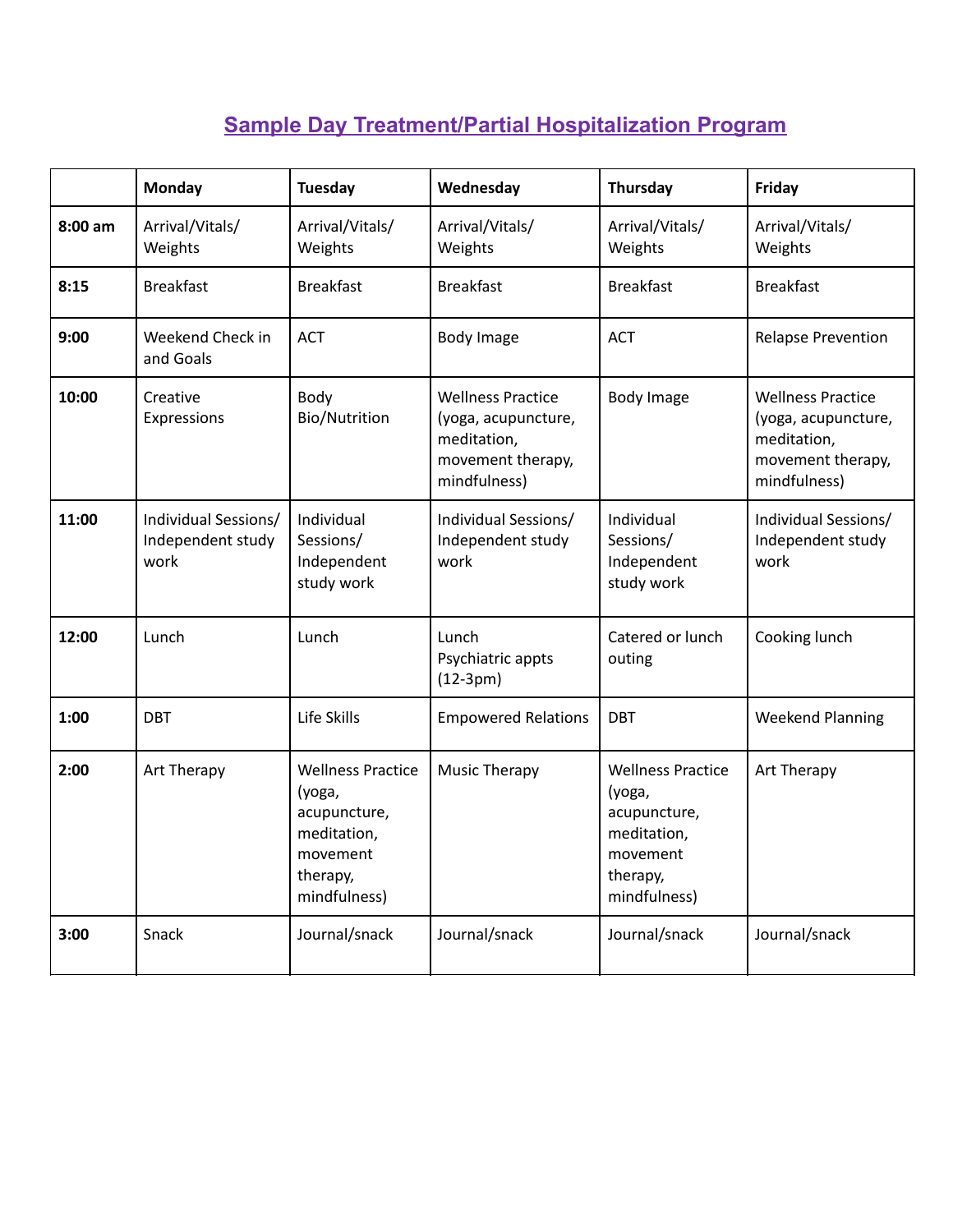Prosperity Eating Disorders and Wellness Center provides comprehensive services for both teens and adults with eating disorders at our Herndon and Norfolk locations. Many eating disorders develop in adolescence and without treatment can progress into a lifelong illness. Prosperity offers a variety of groups designed to address the multiple drivers and underpinnings that contribute to successful recovery.

| <b>Group Name</b>                 | <b>Group Therapy Descriptions</b>                                                                                                                                                                                                                                                                                     |  |  |
|-----------------------------------|-----------------------------------------------------------------------------------------------------------------------------------------------------------------------------------------------------------------------------------------------------------------------------------------------------------------------|--|--|
|                                   |                                                                                                                                                                                                                                                                                                                       |  |  |
| Art Therapy                       | Art is an expressive modality that allows clients to explore boundaries in relation to<br>rules and freedom associated with body love as well as inter and intrapersonal<br>dynamics.                                                                                                                                 |  |  |
| <b>Body Bio</b>                   | This group allows clients to explore food myths and rules as well as discuss the role and<br>expectation food plays in our lives. In this, education on food and the body are<br>addressed.                                                                                                                           |  |  |
| <b>Body Image</b>                 | Addresses the challenges, successes, and influences of body image on self-esteem<br>throughout the recovery process.                                                                                                                                                                                                  |  |  |
| CBT/DBT                           | This is a skills group that focuses on the ability to manage distress tolerance and develop<br>interpersonal effectiveness. Clients are encouraged to think about the connection<br>between their thoughts, feelings and behaviors in an effort to develop new cognitive<br>processes.                                |  |  |
| Empowered<br>Relationships        | Our relationship with ourselves and others is explored as it relates to love, trust,<br>patterns, and fears. Relationships can be the greatest source of joy and pain, in this<br>group we discuss the ideal state of our relationships and explore aspects that facilitate or<br>detract from healthy relationships. |  |  |
| Life Skills and<br><b>Process</b> | Clients are able to process life events, patterns, and recent stressors or successes in a<br>supportive environment. This is done to facilitate effective functioning throughout the<br>recovery process                                                                                                              |  |  |
| <b>Meal Support</b>               | This involves eating with others in a safe environment where goals, challenges, and<br>successes can be processed and shared. Meals are required to meet standard criteria so<br>that clients are able to explore well rounded meals that meet their nutritional needs.                                               |  |  |
| Mindfulness                       | As part of the holistic approach to wellness, clients are able to explore the benefits of<br>acupuncture, stress reduction and mindfulness yoga, and essential oils.                                                                                                                                                  |  |  |
| <b>BED Processing</b>             | Clients with Binge Eating Disorder are able to come together and process life experiences,<br>empowerment, and gain insight via psychoeducation and group processing.                                                                                                                                                 |  |  |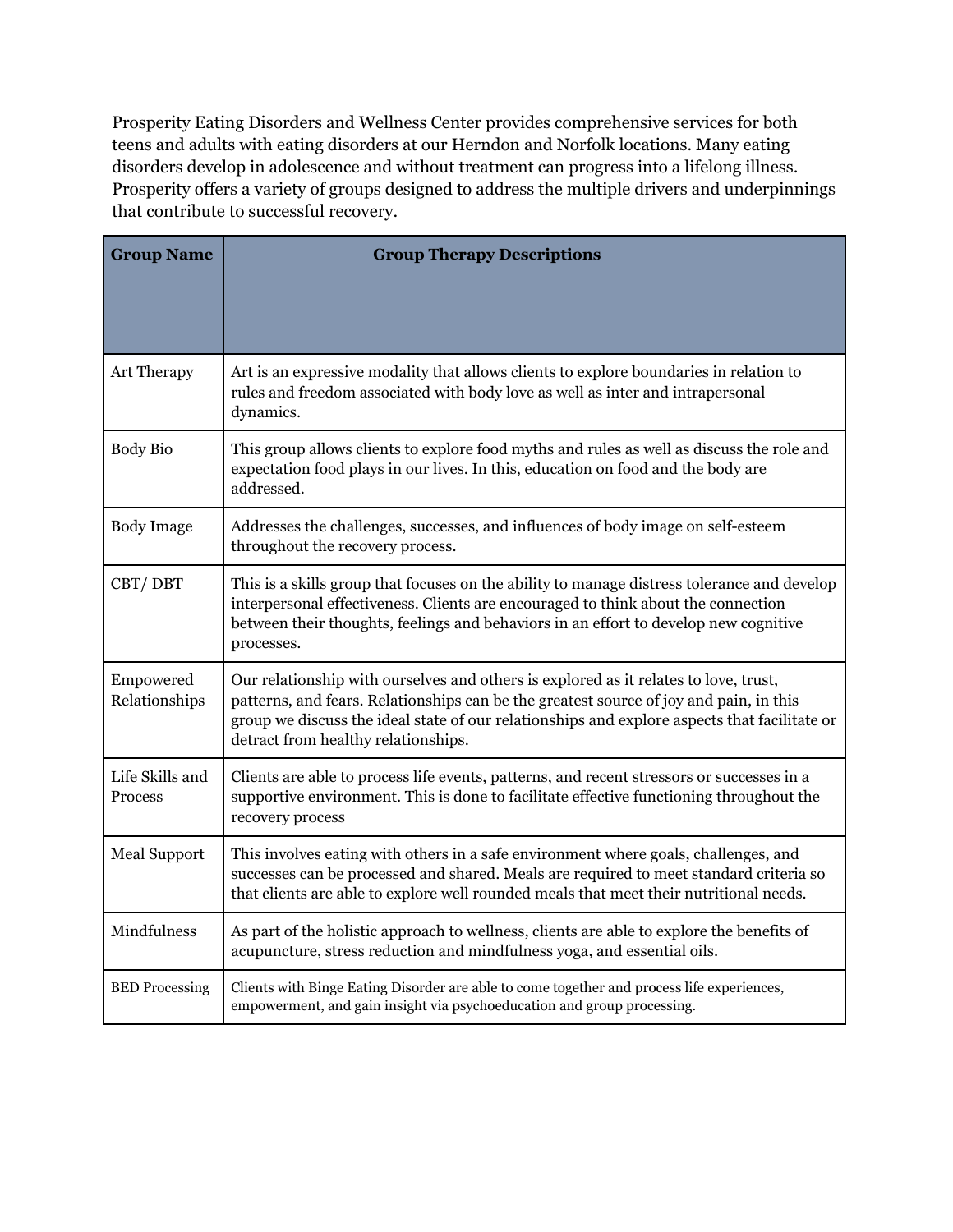# **Attendance Policy**

In an effort to effectively anticipate census, encourage engagement, and effectively track attendance Prosperity will be implementing the attendance compliance policy present in your admission packet. While this policy has been in place, we have not been consistent in implementation. Please see below for a summary of the Policy.

### **Partial Hospitalization / Intensive Outpatient / Group Attendance**

For missed (late cancel/no show) days of PHP or nights of IOP, the first night missed is not charged, the second missed night is half the insurance rate, the third and subsequent missed nights are subject to the full fee for services missed.

Please note the fees are determined based on the insurance rate, and **cannot** be billed through insurance. This applies to all individuals enrolled in PHP or IOP services barring emergencies, which must be vetted as such by your provider. If you know you will not be able to attend programming IOP, please let a provider at Prosperity know at least 24 hours in advance to avoid a fee.

### **Catered Meal (IOP)**

Due to the nature of Catered Meal we need to know if you or your loved one will not be attending the catered supper. We need to have this information by 5PM on the Wednesday night before the Thursday meal support group. If you do not let us know if your cancelation, there will be a \$25 fine. If you RSVP for the catered meal and do not attend, the IOP cancellation fee applies.

### **Drop In Policy (Group or IOP Attendance)**

Due to space restrictions and to honor group dynamics we need to know when you or your loved one will be not be attending groups prior to the Monday of the anticipated participation in IOP. Please coordinate with your primary service provider at Prosperity to confirm your attendance.

Twitter: @ProspEDWELL Instagram: prosperityedwell Facebook: @prosperityedwell Please sign up for our newsletter to receive important information and stay up to date. <http://prosperityedwell.com/home>

**Resources for Loved Ones**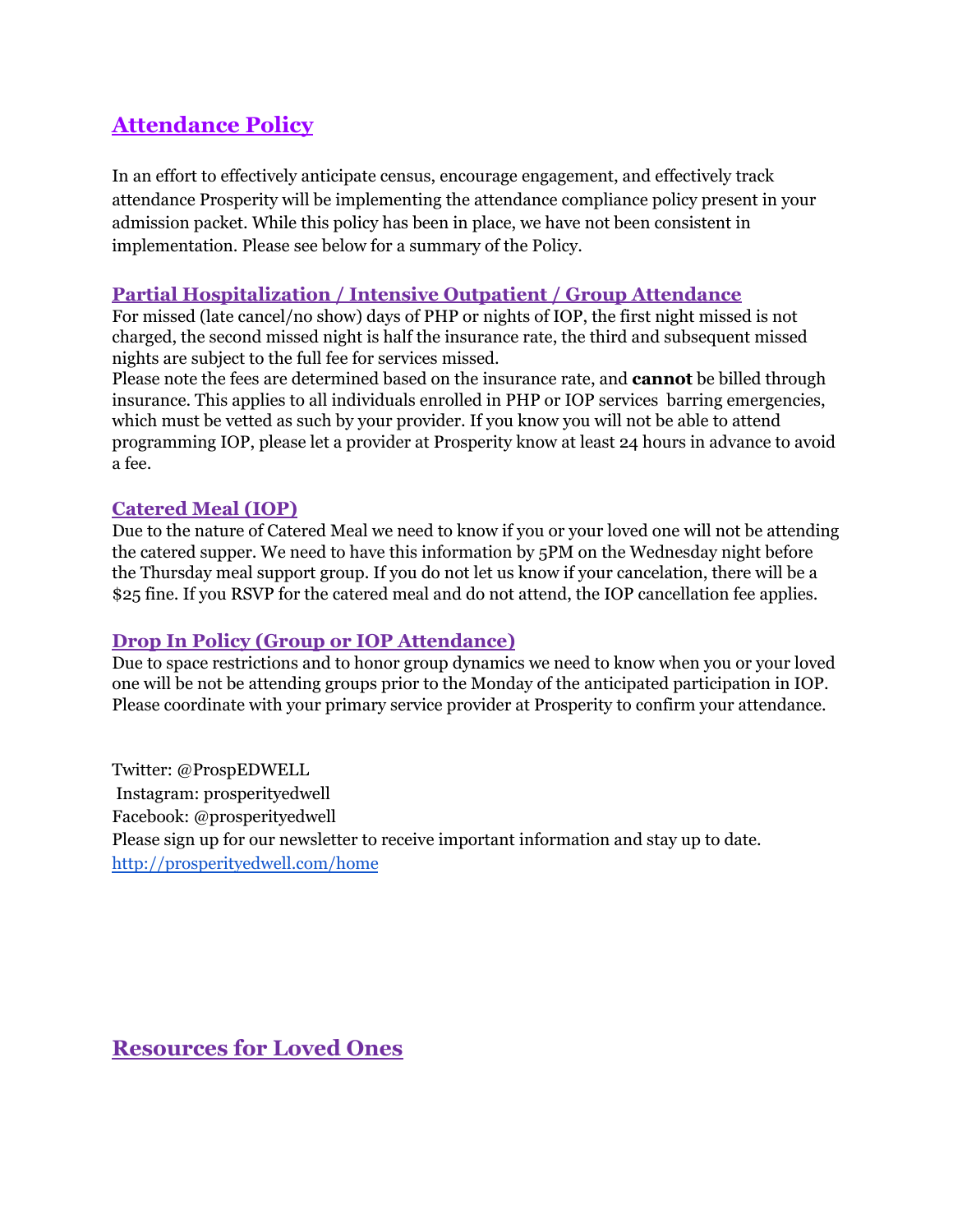Eating disorders are very serious illnesses that not only affect the individual suffering, but the loved ones around them as well. If you have a friend or family member in the throes of an eating disorder, you may not know where to turn for help. Even once your loved one is in treatment, it can be hard on you, the caretaker, to find support. It is important to remember that early intervention is an imperative step toward lasting recovery. It is also important that you take care of YOU!

The Alliance for Eating Disorders recommends a simple acronym to help you cope during your loved one's recovery journey:

|  | • You didn't CAUSE it.                                                             |
|--|------------------------------------------------------------------------------------|
|  | • You can't <b>CONTROL</b> it.                                                     |
|  | • You can't <b>CURE</b> it.                                                        |
|  | You can learn how <b>NOT</b> to <b>CONTRIBUTE</b> to it.                           |
|  | You need to learn how to <b>COPE</b> with it.                                      |
|  | Take <b>CARE</b> of yourself.                                                      |
|  | Avoid <b>PANIC.</b> It prohibits clear thinking and calm reactions.                |
|  | Recovery is a <b>PROCESS.</b> Two steps forward, one step back.                    |
|  | <b>PROGRESS, not PERFECTION, is the goal. PATIENCE is critical.</b><br>$\bullet$   |
|  | <b>RESPOND</b> instead of <b>REACT</b> .                                           |
|  | <b>REMEMBER</b> to listen.                                                         |
|  | <b>REFLECT</b> and <b>REASON</b> before you speak.<br>$\bullet$                    |
|  | <b>RECOVERY</b> is a journey, a long <b>ROAD</b> that may include <b>RELAPSE</b> . |
|  | <b>REACH</b> out to others for love and support.                                   |

For more information about resources for loved ones, or to contact Prosperity for assistance, visit our website at www.prosperityedwell.com.

\*Adapted from The Alliance for Eating Disorders; [www.allianceforeatingdisorders.com](http://www.allianceforeatingdisorders.com)

# **Suggested Reading for Loved Ones\***

- **100 Questions and Answers About ED -** Carolyn Costin, MA, MED, MFCC
- **Brave Girl Eating -** Harriet Brown
- **Eating With Your Anorexic -** Laura Collins
- **How to Nourish your Child through an Eating Disorder** [Casey Crosbie](https://www.amazon.com/s/ref=dp_byline_sr_book_1?ie=UTF8&field-author=Casey+Crosbie+RD++CSSD&text=Casey+Crosbie+RD++CSSD&sort=relevancerank&search-alias=books) [RD CSSD](https://www.amazon.com/s/ref=dp_byline_sr_book_1?ie=UTF8&field-author=Casey+Crosbie+RD++CSSD&text=Casey+Crosbie+RD++CSSD&sort=relevancerank&search-alias=books), [Wendy Sterling MS RD CSSD](https://www.amazon.com/s/ref=dp_byline_sr_book_2?ie=UTF8&field-author=Wendy+Sterling+MS++RD++CSSD&text=Wendy+Sterling+MS++RD++CSSD&sort=relevancerank&search-alias=books)
- **Sick Enough -** Jennifer L. Gaudiani, MD, CEDS, FAED.
- **Parent's Guide to Eating Disorders -** Marcia Herrin, EDD, MPH, RD & Nancy Matsumoto

\*Adapted from the Alliance for Eating Disorders, [www.allianceforeatingdisorders.com](http://www.allianceforeatingdisorders.com)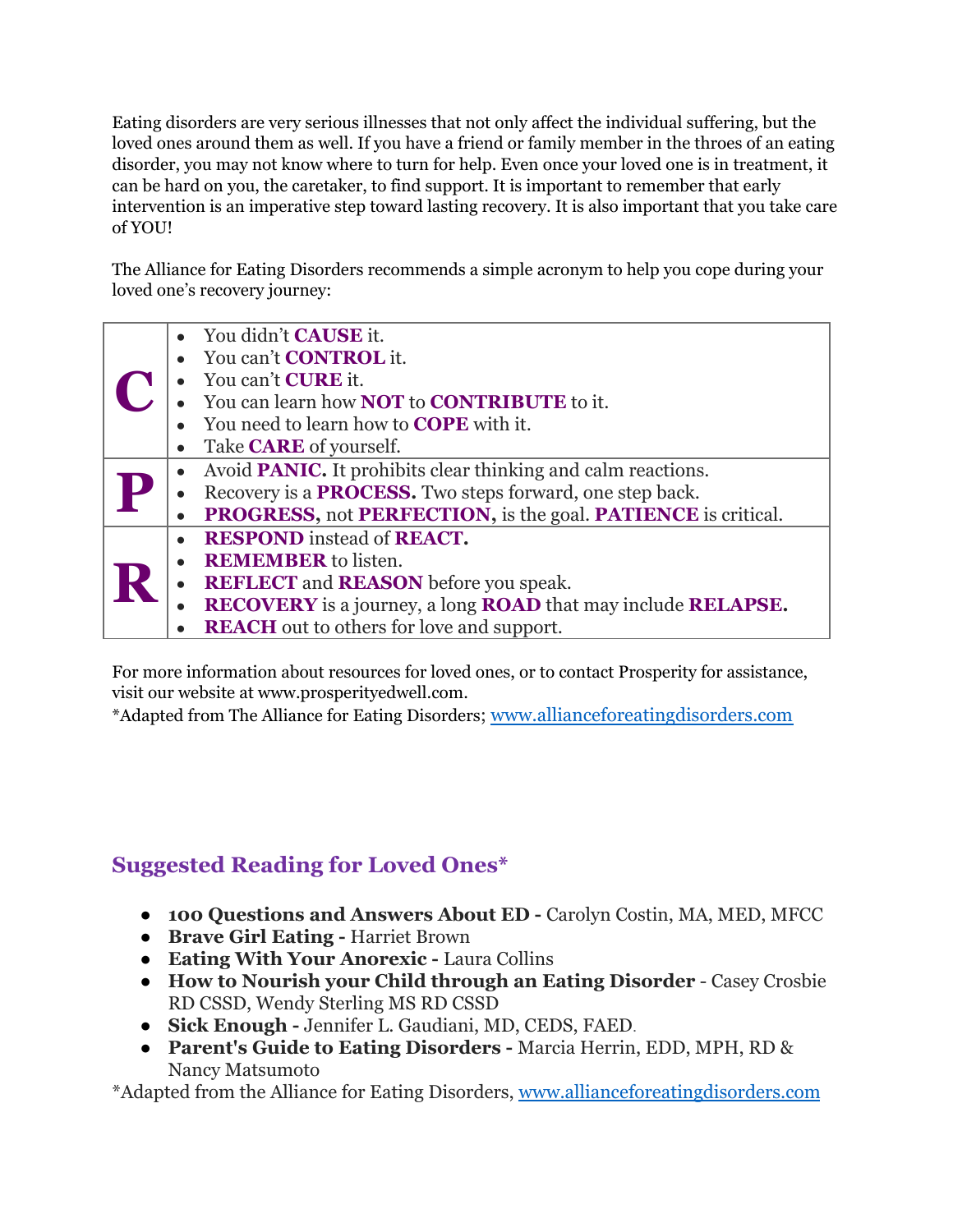

# **Online Resources**

- Families Empowered and Supporting Treatment of Eating Disorders (FEAST): Empowering families through education, support, and advocacy. [www.feast-ed.org](http://www.feast-ed.org)
- National Eating Disorders Association (NEDA): Provides support, advocacy, treatment finder, parent and educator toolkits, blogs, and general information regarding eating disorders. [www.nationaleatingdisorders.org](http://www.nationaleatingdisorders.org)
- National Association of Anorexia Nervosa and Related Illnesses (ANAD): A long-standing organization dedicated to the prevention and alleviation of eating disorders. [www.anad.org](http://www.anad.org)
- The Alliance for Eating Disorder Awareness: An organization that endeavors to raise awareness, promote early intervention, and eliminate stigma related to eating disorders. The Alliance publishes Treatment Referral Guides each year for providers and families as they search for the right treatment program. [www.allianceforeatingdisorders.com](http://www.allianceforeatingdisorders.com)
- Maudsley Parents: A resource website that provides information about Family Based Therapy and links to providers and programs that offer the Maudsley approach. [www.maudsleyparents.org](http://www.maudsleyparents.org)
- Eating Disorder Hope: Education and support for individuals suffering from eating disorders and their families and friends. [www.eatingdisorderhope.com](http://www.eatingdisorderhope.com)

# **Program Requirements for Participation in Prosperity IOP Services:**

Medical Stability - you must have this form signed by medical personnel. It is in your initial intake packet, or the provider can coordinate with your PCP. We can coordinate with your medical provider, via fax or phone, to discuss risk factors and confirm stability at this level of care.

Intake Sessions - before being admitted into IOP you must attend intake sessions with a Prosperity therapist and nutritionist. You are welcome to see outside providers for follow up sessions.

**Nutrition Support** - you must see a nutritionist consistently. At the outpatient level of care, nutrition is the entity that monitors weight and intake. Weekly weigh-ins and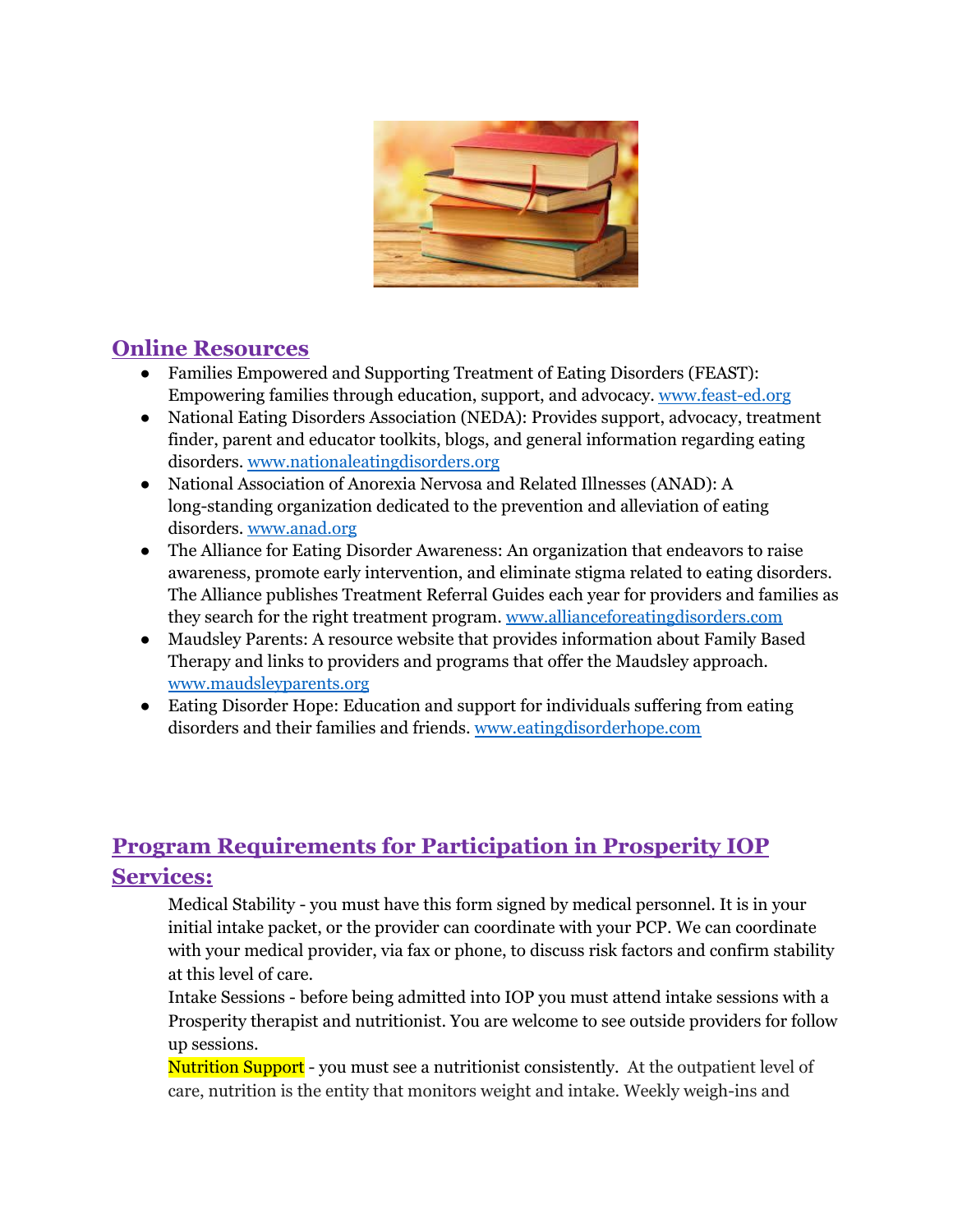assessments regarding intake vs. nutrition needs and food goals are addressed in these one-on-ones.

Individual Therapy - you must see a therapist consistently. This helps us gauge emotional stability, progress in recovery and develop effective coping strategies that combat the disorder.

Group Attendance - If you are enrolled in IOP, this is based on your insurance and single case agreement.You must attend a full night of IOP in order for claims to be submitted successfully. If for some reason you only attend 1 in an evening, you will be charged \$65.00 per group. If you require 3 or more groups a week (not on the same night) this is considered partial IOP, please confer with your individual provider regarding pricing and insurance. Some insurance companies require 9 hours of participation a week to approve submitted claims, others are more flexible. It is your responsibility to follow up with your insurance to determine participation requirements.

#### **Strongly Encouraged**

Family Meetings - at the outpatient level of care, you are our first line of defense in the recovery process. Family meetings allow you and your providers to openly share and discuss progress and observations, education regarding eating disorders and their treatment is also discussed. This time can be set aside by coordinating with your providers, fees apply.

### **Program Requirements for Participation in Prosperity PHP Services:**

Medical Stability - you must have this form signed by medical personnel. It is in your initial intake packet, or the provider can coordinate with your PCP. We can coordinate with your medical provider, via fax or phone, to discuss risk factors and confirm stability at this level of care. Vitals will be taken each morning and action taken as needed. Intake Sessions - before being admitted into PHP you must attend intake sessions with a Prosperity therapist and nutritionist.

Nutrition Support - you will be scheduled with a nutritionist for individual sessions weekly. You will also be provided with nutrition support at meals and in nutrition groups. Weigh-ins will be blind and happen daily as part of the morning vitals check.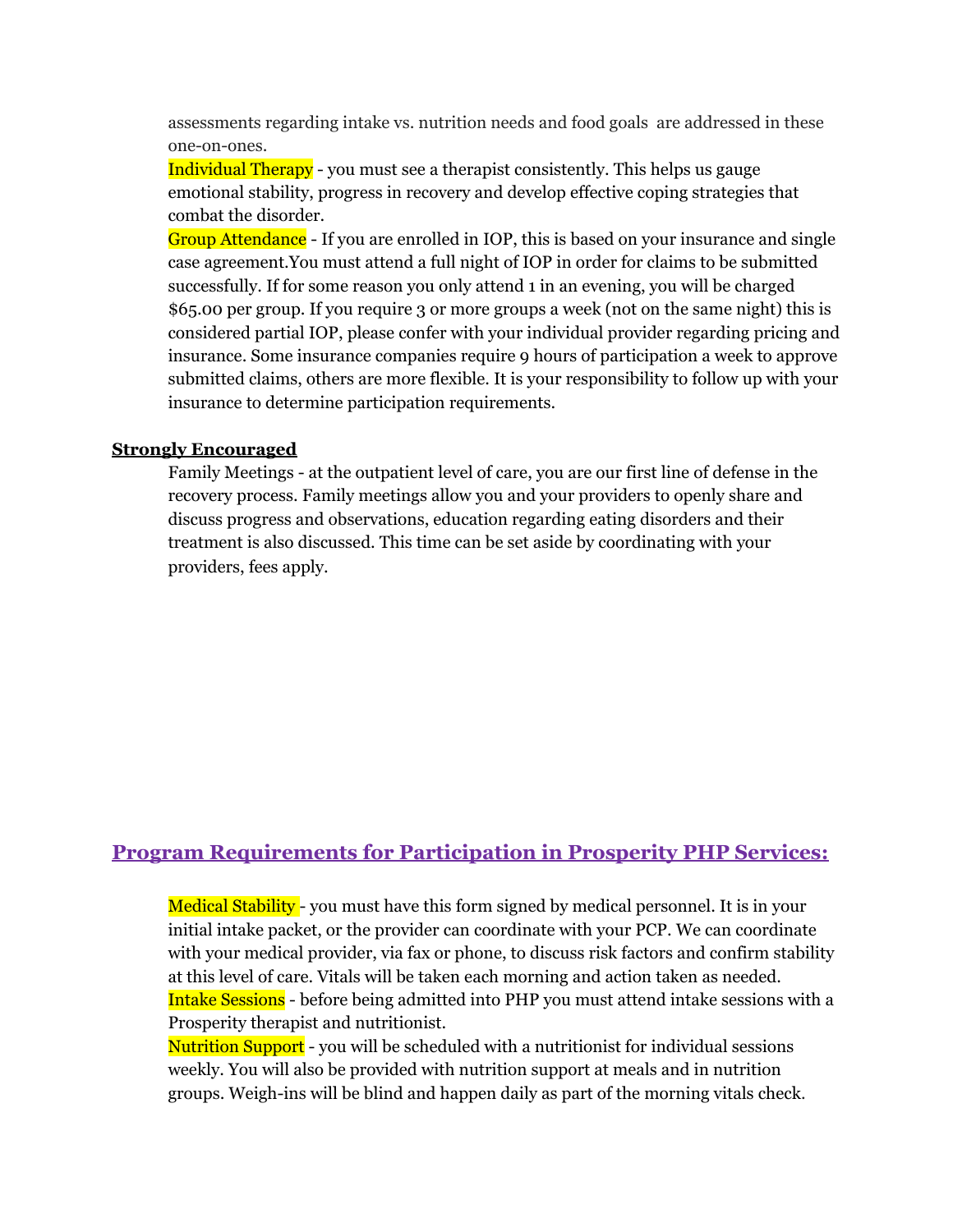Individual Therapy - you will be scheduled with a therapist twice weekly. One session will be individual and one will be family therapy. This helps us gauge emotional stability, progress in recovery and develop effective coping strategies that combat the disorder. Family Therapy- you will be scheduled with a therapist twice weekly. One session will be individual and one will be family therapy. Families are the first line of defense in the recovery process. Family therapy allow you and your providers to openly share and discuss progress and observations; education regarding eating disorders and their treatment is also discussed.

Group Attendance - Per insurance companies, PHP coverage requires consistent attendance. You must attend a full day of PHP in order for claims to be submitted successfully.

#### **Strongly Encouraged**

**Family Support Group** - this is a free forum for families to ask questions and gain additional information regarding eating disorders, their treatment, and common challenges in the recovery process. This meeting is open to all family members who are concerned for their loved one. This is not for clients.

This meeting occurs every Monday at 6PM.

The Zoom Link is:

[https://prosperityedwell.zoom.us/j/91345353003?pwd=ME1jTmlsVitlVDFlQk9lS3VPREg2Zz0](https://prosperityedwell.zoom.us/j/91345353003?pwd=ME1jTmlsVitlVDFlQk9lS3VPREg2Zz09) [9](https://prosperityedwell.zoom.us/j/91345353003?pwd=ME1jTmlsVitlVDFlQk9lS3VPREg2Zz09)

Meeting ID: 913 4535 3003 Passcode: FriendsAndFamily

## **A Guide to Understanding Insurance**

Policies vary, and many people find the terminology confusing. Please refer to this guide to obtain a better understanding of your insurance benefits.

**While the staff at Prosperity will do their best to determine and explain your insurance benefits to you, it is the responsibility of each client to maintain familiarity with the intricacies of their unique policy, and to confirm any benefit details provided with their Insurer.**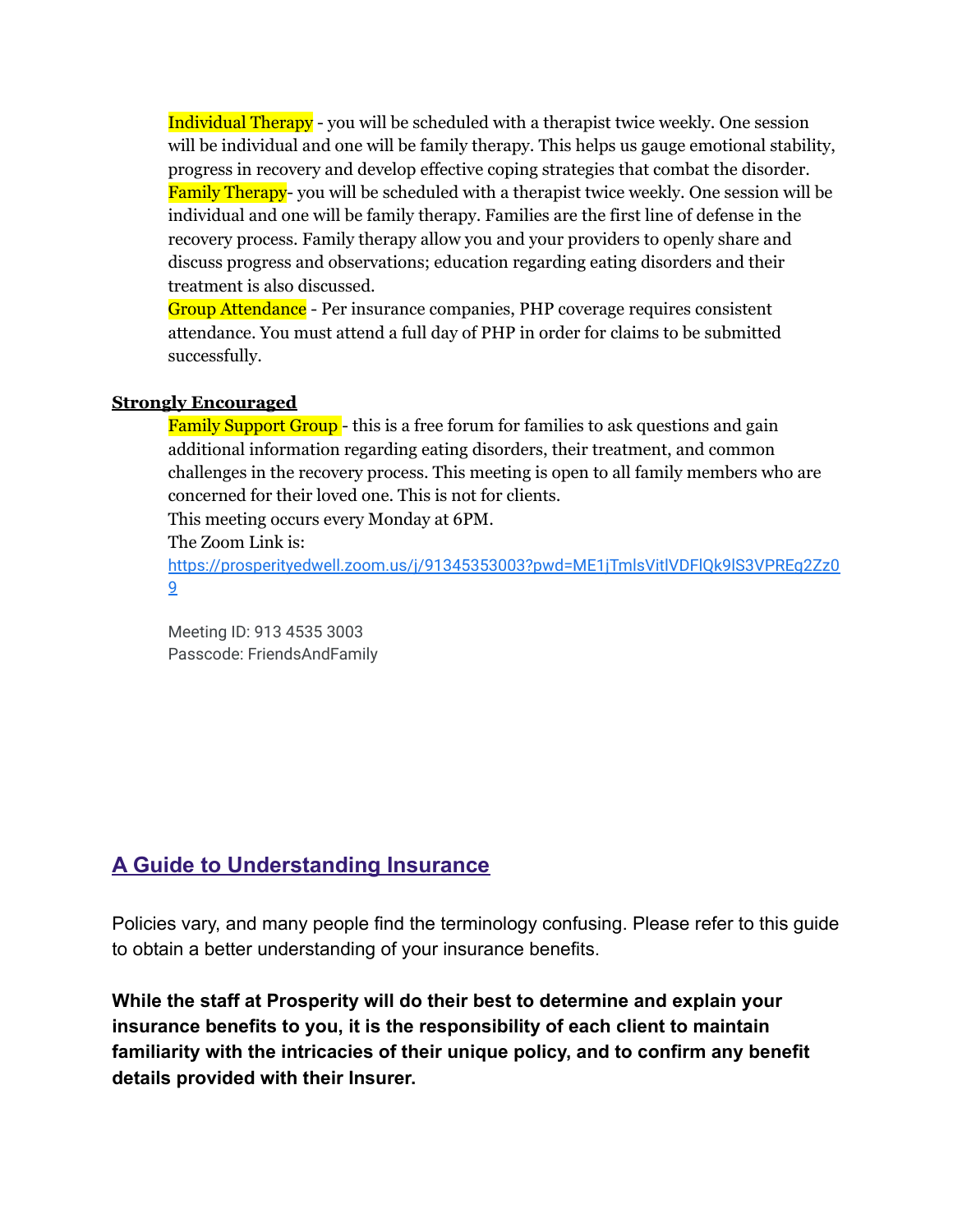**In-Network:** This means your insurance company has contracted with a provider to provide services at a reduced rate to any clients of the insurance provider. This saves the Insurer money- that savings is passed on to customers in the form of higher benefit payments and lower deductibles. The client pays only their designated co-insurance or co-pay and the balance is reimbursed directly to the provider.

**Out of Network:** This means your insurance company does not contract with the provider. They have not negotiated discounted rates with this provider. Because this provider's rates are generally higher than a contracted provider, this costs the insurer more money. To offset this, the insurer reduces the amount they will reimburse for services, by raising the deductible and co-insurance that the client is expected to pay. Any reimbursement for **Out of Network** services is generally paid directly to the client, not the provider.

**Allowable Charge:** This is the maximum amount that an Insurer has determined they are willing to pay for a particular service. An **In-Network** provider signs a contract agreeing to accept the **allowable charge**. An **Out of Network** provider **has not** agreed to accept this rate for their services. The Insurer will base co-insurance percentages, deductible accumulations and out of pocket accumulations on the **allowable charge**, not the actual charge. Clients who see an **Out of Network** provider are generally responsible for the balance between what the insurer pays and the actual charge. This is referred to as **Balance Billing.**

**Balance Billing:** The practice of billing a client for the difference between the Insurer's **allowable charge** and the actual charge, by an **Out of Network** provider, because the provider has not agreed to accept the Insurer's preferred rate for a particular service.

**Deductible:** This is the amount that an Insurer requires the patient to pay before they will contribute anything towards their care. Often deductibles only apply to certain services. Generally, clients will have separate deductibles for **In-Network** and **Out of Network** benefits. In order for the client to receive the specified benefit, they will need to meet the corresponding deductible.

**Co-Insurance:** This is the percentage of the **Allowable Charge** that the insurance company has determined the client must pay, ie., if the Insurer says you have a 20% co-insurance, that means they will reimburse for 80% of the **Allowable Charge** and the client is responsible for the remaining 20% (or in the case of an **Out of Network** provider, the remaining 20% **PLUS** any balance between the actual and **allowable charg**e) Generally, but not always, when a policy specifies a co-insurance, there is a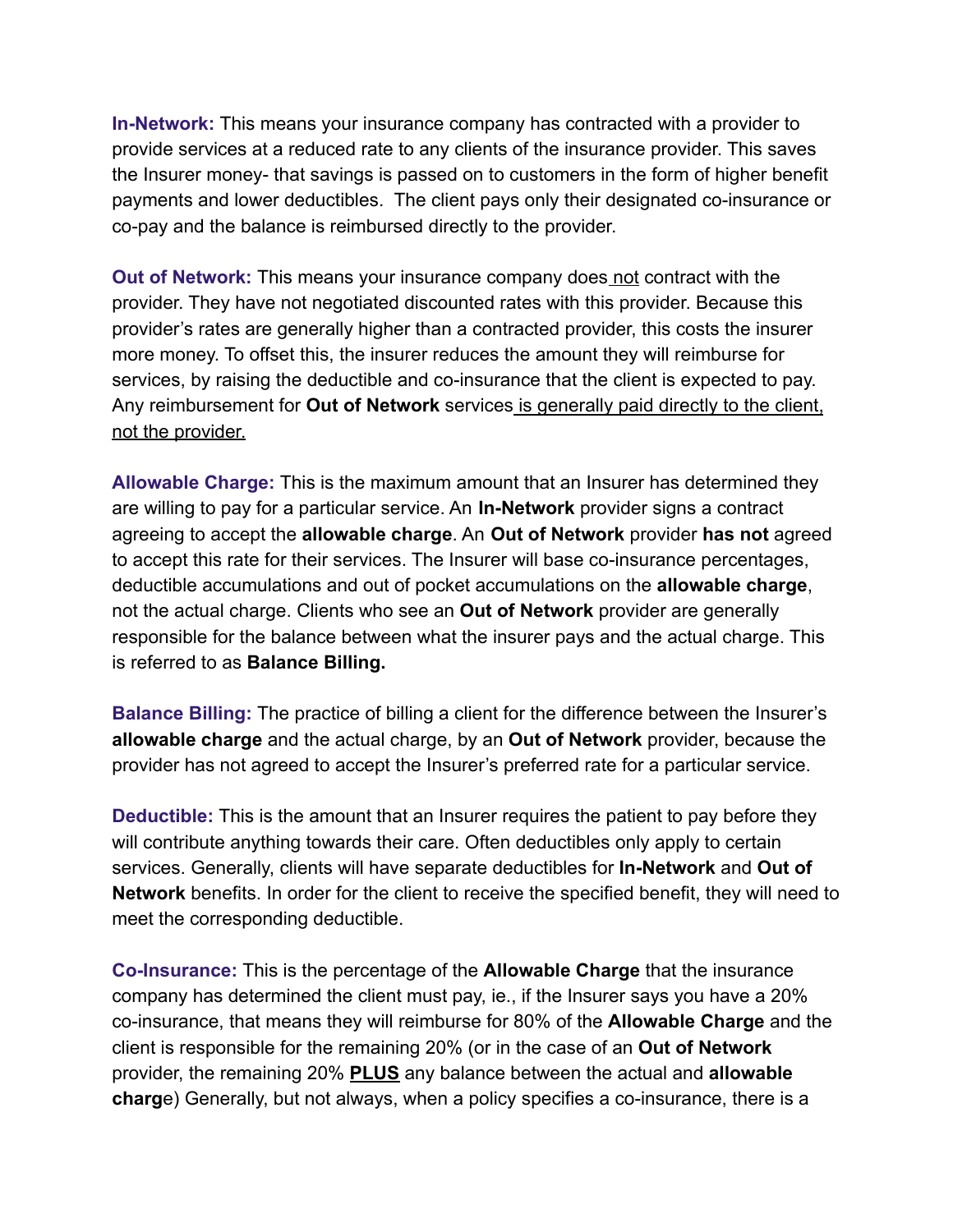deductible that must be met before the insurance company begins to pay that percentage.

**Co-pay:** This is a flat fee that the Insurer requires the client to pay for a specific service. The Insurer agrees to cover the remainder of the **Allowable Charge**. The co-pay may vary, depending on the policy and the particular service. Often benefits specify different co-pays for individual services. Usually, though not always, co-pays are not subject to the client first meeting a deductible.

**Maximum Out of Pocket (OOP):** This is a set amount that the insurance company designates the client will ever have to pay during a specified time period. Once a client has spent this much of their own money on qualifying medical expenses, the Insurer will pay 100% of the remaining **Allowable Charges**. Balances after the **allowable** amount do NOT contribute towards the **OOP**, even though the client has paid for them out of their personal funds. Once the **OOP** is met, charges that are incurred which exceed the **Allowable Charge** will not be reimbursed by the insurance company, and will continue to remain the responsibility of the client. Generally, clients will have separate **OOP** for in-network and out of network benefits. In order for the client to receive the specified benefit, they will need to meet the correlating **OOP** amount.

**Cross Accumulation:** Some policies allow for sharing of the **In- Network** and **Out of Network** deductibles and **OOP**. If your policy cross accumulates, amounts that you pay to both **In- Network** and **Out of Network** Providers are pooled towards meeting the **deductible** and **OOP.** However, amounts that exceed the designated **Allowable Charge** for any service do not contribute towards the "pool."

**Calendar Year Plan:** The policy's benefits begin to accumulate on January 1st of each year and expire on December 31st. If you have a **Calendar Year** plan, every January 1st, the amount you have previously accumulated towards your **deductible** or **Out of Pocket** is re-set to zero. Reimbursement does not resume until the client once again has paid the **deductible** amount to medical providers.

**"Service" or "Plan" Year Policy:** The policy's benefits begin to accumulate on a unique specified date, determined by the Insurer each year and expire on the last day proceeding that date of the following year. **(Example, a policy may run from November 1, 2018- October 31, 2019)** If you have a **Service or Plan** year Policy, every year on the designated start date, the amount you have previously accumulated towards your deductible or **Out of Pocket i**s re-set to zero. Reimbursement does not resume until the client once again has paid the deductible amount to medical providers.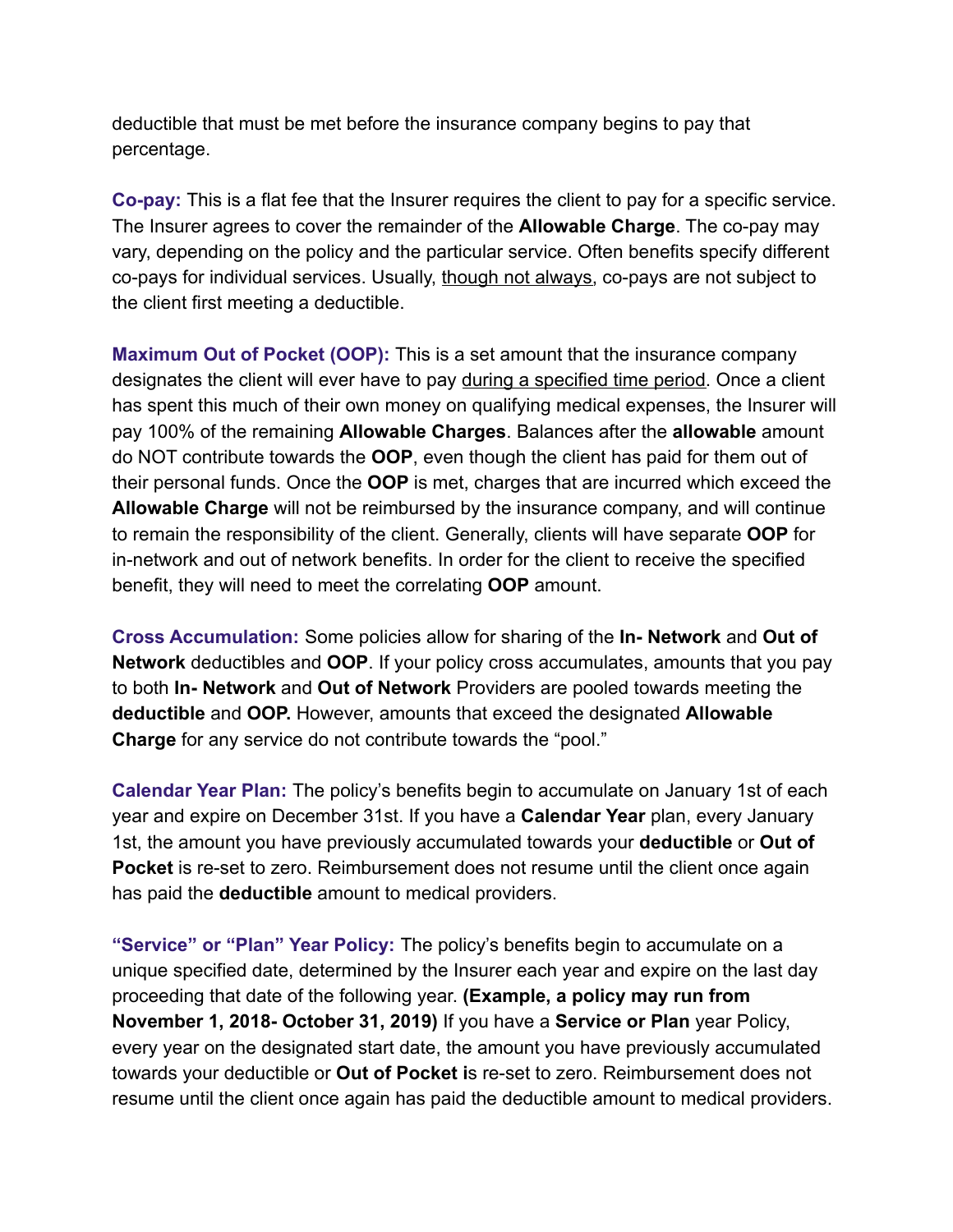**Prior Authorization/ Pre-certification:** Most policies require that you obtain permission to receive certain services before they will agree to pay for them. Prosperity will contact your Insurer and request **Authorization/ Pre-certification**, when necessary, and provide any necessary documentation that is requested by the Insurer in order to obtain it. **Authorizations/ Pre-certifications** are specific for the designated service only, usually for a specified number of visits or designated length of time. When a client will be receiving multiple services at the same facility, **Authorization/ Pre-certification** must be obtained for EACH of those services. They are also specific for **In- Network** or **Out of Network** benefits.

**Single Case Agreement (SCA)-** Many policies contain a clause that says if an **In-Network** provider is not available to provide a medically necessary service, they agree to allow the client to use **In-Network** benefits at an **Out of Network** provider. Typically, this means they agree to enter into a temporary contract with the **Out of Network** provider. The provider and the Insurer negotiate a rate for the specified services. The provider agrees to not charge more than this rate for the services, and the Insurer agrees to allow the client to use their higher in-network benefits for that service. An **SCA** is good for a limited time period, which is specified in the contract, and is not guaranteed to be extended, renewed or repeated at a later date. While both the Insurer and the Provider agree on an **Allowable Charge** for the service, this does NOT mean that the Insurer will be paying for 100% of the charges. **The client will still be responsible for any in network deductible, co-insurance or co-pay that they have.** If the client has met their **In-Network OOP, ONLY THEN** will the Insurer reimburse for 100% of the charges. An **SCA** must be obtained for each individual service that will be provided, according to the designated CPT billing code assigned to that service. If an **SCA** has not been obtained for a particular service code, the Insurer does NOT agree to allow the client to use their in network benefits for that service. Generally, insurance providers will only allow SCAs for IOP or PHP programs as there are often in-network providers of outpatient services.

**Example: If Prosperity obtains an SCA for IOP (Intensive Outpatient Program) the Insurer will only agree to allow the client to use In- Network benefits towards that service. Services that are not included in the IOP service code (such as Psychiatry) will NOT be considered at the In- Network rate. The client must pay for the services themselves and submit the claim to their Insurer to be put towards their Out of Network benefits. Any reimbursement for out of network services is generally paid directly to the client.**